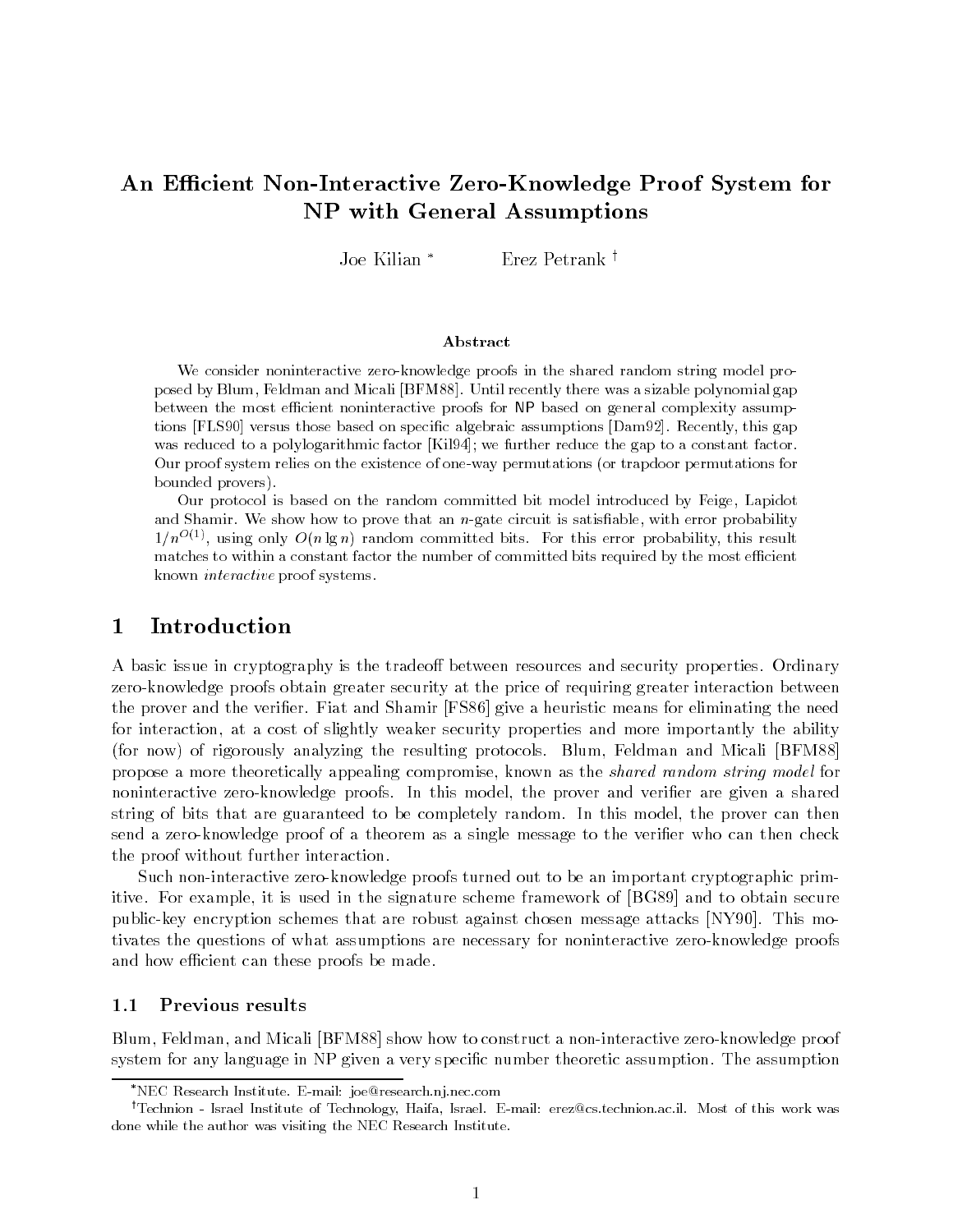was relative to quadratic relative relative processing relatively and Persiano persiano Persiano DSMP The original solution required  $n$  -shared random bits to prove that a  $n$ -node graph is 4-colorable, but the  $\sim$ efficiency of protocols based on quadratic residuosity has since been recently greatly improved [Dam 92, BP 94]. Given a cryptographic security parameter  $k$ , which must be large, the most emcient of these families of solutions requires  $O(\kappa^- n)$  shared random bits.

Feige Lapidot and Shamir FLS gave the rst non-interactive zero-knowledge for NP under a general complexity assumption. Their construction requires one way permutations or, for polynomially bounded provers, certified trapdoor permutations (the technical "certification" requirement was eliminated in BY also obtained much greater generality in how the could be a set of the interval between  $\mathbb{R}^n$ used in the many proves could prove many theorems using the same random string to achieve the same they introduced the *random committed bit* model; all subsequent progress using general complexity assumptions has used this model. In the random committed bit model, the prover and verifier are dealt a sequence of random committed bits. The prover is allowed to see the contents of these bits and may, as his only action, reveal a subset of these bits to the verifier. The verifier can only look at those bits that have been revealed and decide whether to accept or reject A protocol for the random committed bit model may then be compiled into a protocol for the shared random string model

The proof system proposed by [FLS90] was much less efficient than those based on quadratic residuosity: It required  $O(k \cdot n^{-\gamma - \gamma})$  shared random bits to prove that an  $n$ -node graph contains a Hamiltonian cycle. Subsequently, Feige [Fei] has shown how to prove that n by n by n matrix has a 3-dimensional matching, using only  $O(\kappa \cdot n^{-\epsilon})$  shared random bits.

Recently, a more efficient proof system for NP was given by Kilian [Kil94] who presented a proof system for circuit satisfiability using  $O(k^2 \cdot n \cdot \log^2 n)$  shared random bits for some constant  $c$ . In addition to the e
ciency of this proof circuit satisability seems to be the preferred NP-problem for reducing a general predicate. Kilian's construction is based on random committed bit model. and hence is based on the same complexity assumptions as those of [FLS90].

#### $1.2$ Our results

We improve the protocol of Kil and get a non-interactive zero-knowledge proof system for circuit satishability which uses only  $O(k^m)$  shared random bits. Our proof system is significantly simpler than the one in [Kil 94]. As in [FLS 90]  $+[BY92]$ , [Kil 94] we also rely on the general cryptographic assumption that there exists a one way permutation or trapdoor permutations if the prover only runs in polynomial time

In the random committed bit model, we show how to prove circuit satisfiability using  $O(n \lg n)$ random committed bits, and achieving an error of  $1/n^{-\sqrt{2}}$ . We do not know how to achieve such an error probability in the interactive model without using  $\mathbf{p}_1$  , and commitments restrictive  $\mathbf{p}_1$ that the compilation technique of [FLS90] requires a significant overhead and hence noninteractive zero-knowledge proofs remain asymptotically less e
cient than their interactive counterparts

### 1.3 Outline of the paper

In Section 2 we introduce some definitions and technical details that we use in the paper. In Section we give a short introduction to our approach and a top-down preview of the proof system In Section we give a bottom-up full description of the proof system In Section we prove that the proof system is valid, and in Section 6 we explain what modifications are needed in the proof system so that the prover can be implemented efficiently.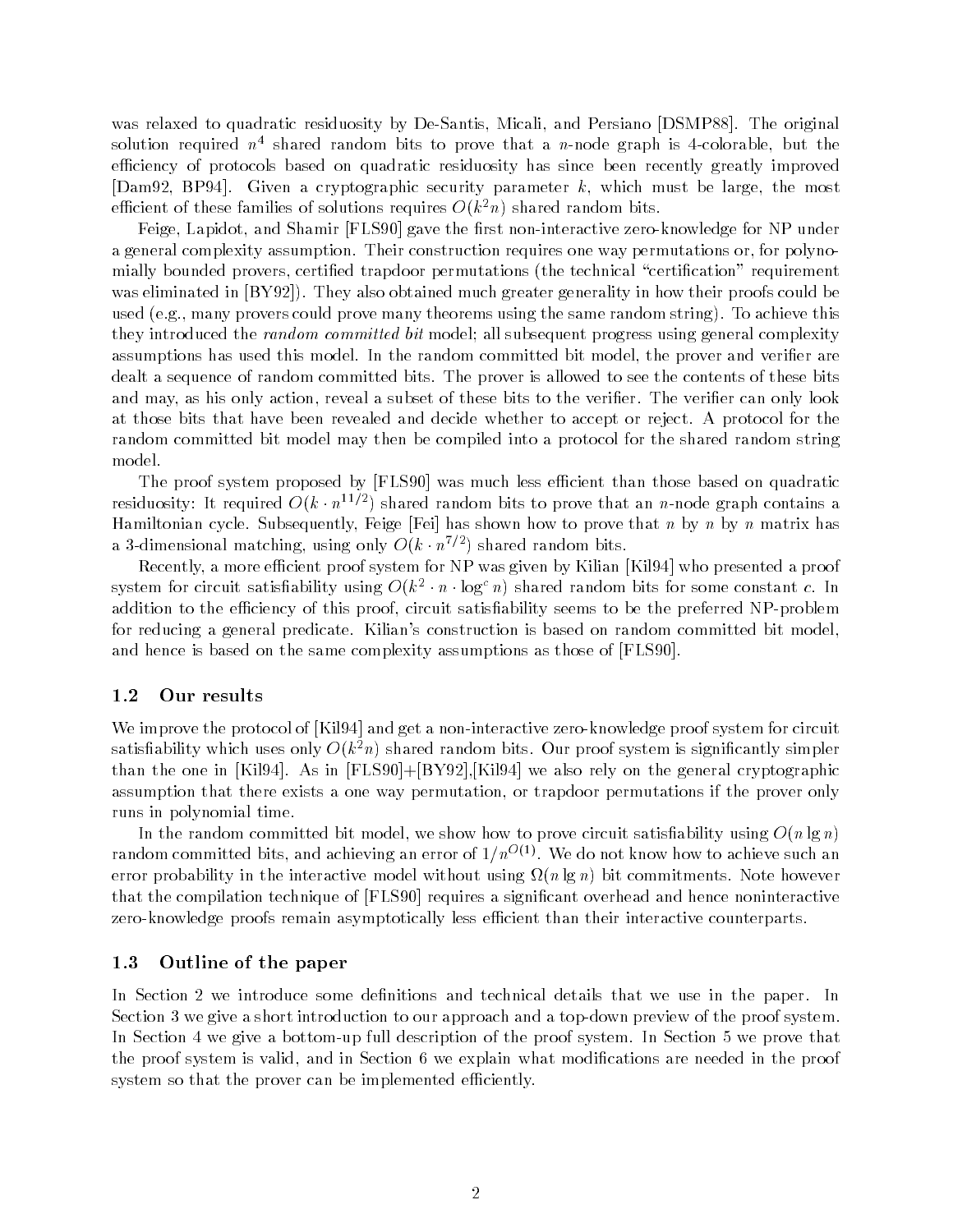# 2 Preliminaries

Let us set the notations and definitions we use. A parameterized ensemble of distributions over a language L is a set  $E = \{E(x, k) : x \in L, k \ge 1\}$  of distributions, one for each  $x \in L$  and security parameter k We say that two ensembles of distributions  $\pm$  distributions  $\pm$  and  $\pm$  are indicated parameters. on input x if for any polynomial time machine tester T all constants c and all su
ciently large  $k$  it holds that:

$$
\left|\text{Prob}_{s \leftarrow E_1(x,k)}\left[T(s) = 1\right] - \text{Prob}_{s \leftarrow E_2(x,k)}\left[T(s) = 1\right]\right| \leq \frac{1}{k^c}
$$

where  $s \leftarrow E(x, k)$  stands for s being sampled according to the distribution  $E(x, k)$ .

Let us now dene non-interactive zero-knowledge proof systems

Dentition 2.1 A non-interactive zero-knowledge proof system for a language L with security parameter k consists of a probabilistic proving algorithm P a probabilistic polynomial time veri-cation algorithm V and a probabilistic polynomial time machine (simulator) M with the following property. Let  $\sigma$  be a random string shared by the prover and verifier, and let  $k(|x|)$  be a security parameter. Then

1. Completeness: For any  $x \in L$  and security parameter k,

 $\text{Prob}\left[V(x, \sigma, P(x, \sigma, k)) = \text{accept}\right] \geq 1 - 2^{-\kappa(|x|)}$ 

where the probability space is taken over the random coin tosses of  $P$ ,  $V$ , and over the uniform and independent the choice of the random bits in the shared random bits in the shared random string  $\mathcal{W}$ obtain perfect completeness in all of our protocols (i.e.,  $V$  accepts with probability 1).

2. Soundness: For any  $x \notin L$ , and any (possibly cheating) prover P', and security parameter  $k,$ 

Prob  $[V(x, \sigma, P'(x, \sigma, k), k) = \text{accept}] \leq 2^{-k(|x|)}$ 

where the probability space is the same as in the completeness condition

3. Zero-knowledge: There exists a simulator M that, on input x and security parameter  $k$ , produces a distribution space, and the ensemble  $\{M(x, k)\}_{x \in L}$  is indistinguishable from the ensemble  $\{(\sigma, P(x, \sigma, k))\}_{x \in L}$  which is defined over the distribution space of a random uniformly chosen  $\sigma$  over  $\{0,1\}$  and the random choices of the prover P.

In a reasonable settings, k is greater than  $\lg n$  since we want the properties of the protocol to hold also when we run the protocol polynomially many times. We assume that  $k\,\geq\,\log n$  in the analysis of our protocol.  $<sup>1</sup>$ </sup>

In this paper, we address the problem of circuit satisfiability. However, in order to simplify the presentation, we are going to reduce this problem to a more restricted satisfiability problem: -SAT- The problem -SAT- is dened as follows

Denition - The problem -SAT-

In put A  $\Gamma$  formula with each variable appearing in at most  $\Gamma$  formula in at most  $\Gamma$ 

and is a satisfactor of the satisfactor of the same of the same of the same of the same of the same of the same of the same of the same of the same of the same of the same of the same of the same of the same of the same of

However, our protocol may be modified to deal with other settings yielding a protocol which requires  $O(n \log n \cdot k^{-})$ shared random bits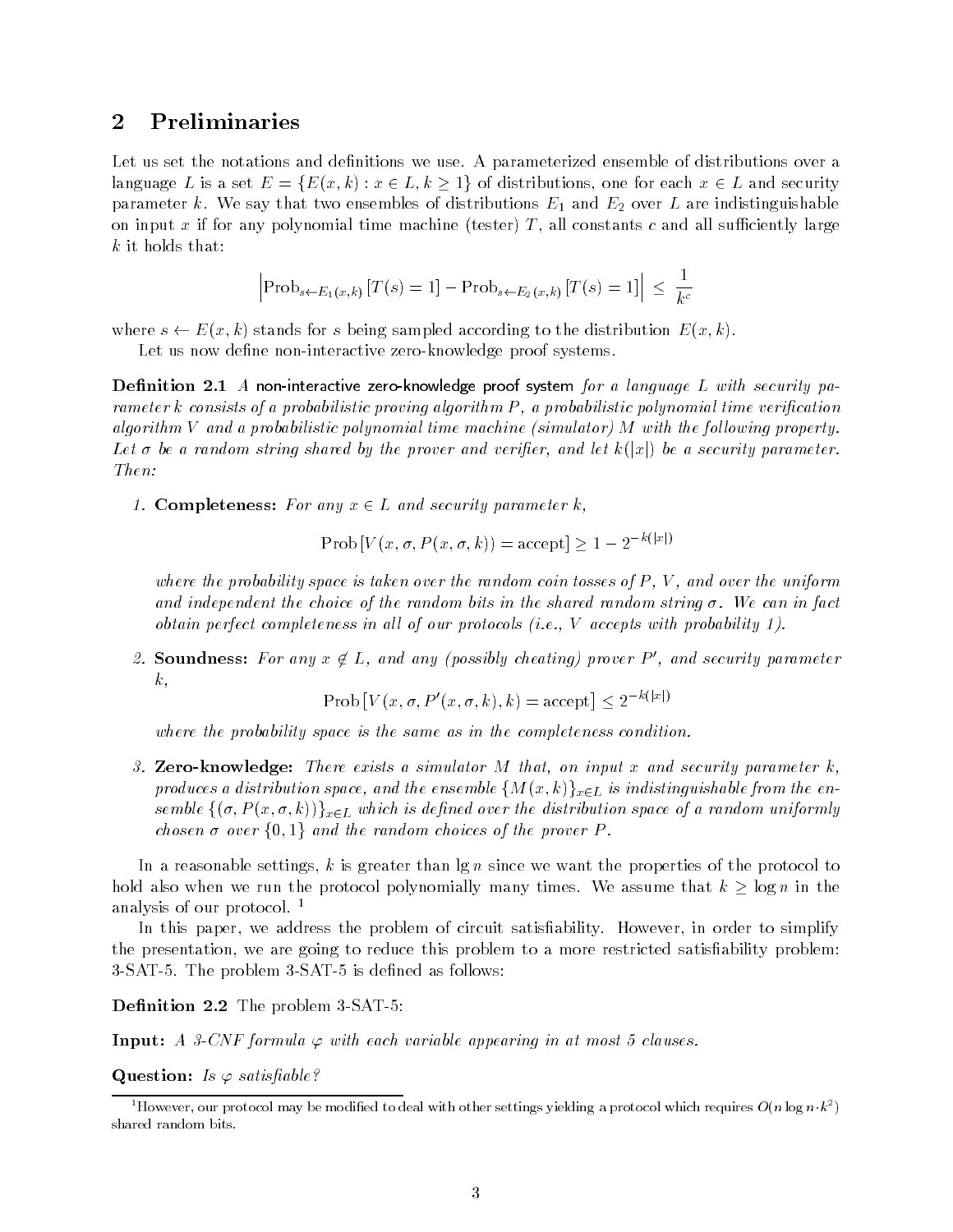It is important that there exists a reduction from circuit satisability to -SAT- which is linear since we present a proof system for 5-SAT-5 with complexity  $O(n \cdot \kappa^*)$ , where n is the size of the 5-SAT-5 formula, and we claim that this proof can serve for proving circuit satisfiability with complexity  $O(n \cdot \kappa^{-})$  where  $n$  is the size of the circuit. Indeed, one can easily reduce circuit satisfiability to , sat using a linear reduction Furthermore, and reduction from a sate of a sate of rank and a done linearly by creating a new variable for each copy of the original variable and adding clauses which force all copies of the same variable to have equal assignment. Thus, it is sufficient to present a non-interactive zero-knowledge proof system for -SAT-

# An overview of the protocol

In Section 4, we describe the protocol in full detail. The description there is a bottom up description of how the proof system is built on top of the random string. In this section, we first discuss at a high level the basic approach of  $[Ki]94$ , the sources of its inefficiency and our approach to eliminating these ine
ciencies We then give a shorter top-down description of the proof system which may help going through the details of Section 4.

### 3.1 Influence Games

The protocol of [Kil 94] is based on implementing an *influence game*, a further abstraction from the random committed bits model. In an influence game, the dealer deals the prover and the verifier a sequence of committed pairs of random strings  $\{(s_i^1, s_i^2)\}$ . However, for each pair  $(s_i^1, s_i^2)$  the dealer uniformly chooses a bit  $b\in\{0,1\},$  and makes  $s_i^b$  a "wild card" string. The prover can reveal any bit of the committed  $s_i^*$  as any value he desires." However, the verifier is not told which string is fixed to a random value and which string is wild, and cannot distinguish whether a revealed bit was fixed at a random value or chosen by the prover.

In the internal circuit satisfactory in prove that circuit satisfactory is a contract of the internal circuit satisfactory in the internal contract of the internal circuit satisfactory in the internal circuit satisfactory knowledge using an inuence game where each committed string has size O lg n where n is the circuit size. The error probability for this proof is  $1/n<sup>c</sup>$  where c may be set to any constant (affecting  $t$ he size of the size of the committee of the committee strings are required bits are required bits are required bits are required bits are required bits are required bits are required bits are required bits are required

#### $3.2$ Sources of Inefficiency in [Kil94]

The inefficiency in [Kil94] comes from implementing influence games within the random committed bit model. Let  $\ell$  be the length of the strings in the influence game; for the application in [Kil94].  $\ell = \Theta(\lg n)$ . In [Kil 94] string pairs are represented by a committed bit sequence of size  $\ell^{-\sqrt{2}}$  which occurs at random with probability  $1/\ell$   $\sim$  . The procedure for anstitling these representations will occasionally let through invalid representations that could be exploited by a cheating prover. To eliminate this problem, the  $\vert$ Kil 34] construction uses  $t$  -  $\cdot$  representations, so that most representations will be correct with high probability. Each  $\ell \to \ell$  factor results in an additional polylogarithmic over the O n large the O n large value  $\sim$  1.1 minutes the O n large value  $\sim$ 

#### 3.3 Our Approach

We obtain our greater e
ciency making eective use of constant-size string pairs We use a much simpler encoding that represents a string pair of size with O committed bits The probability that a legal encoding occurs in a sequence of random committed bits is only  $1/Z^{-\infty}$ , but this is when  $\mathcal{O}$  is a contract of  $\mathcal{O}$  is a contract of  $\mathcal{O}$ 

 $\bar{\ }$  The name "influence game" comes from the prover's ability to influence the values of these strings.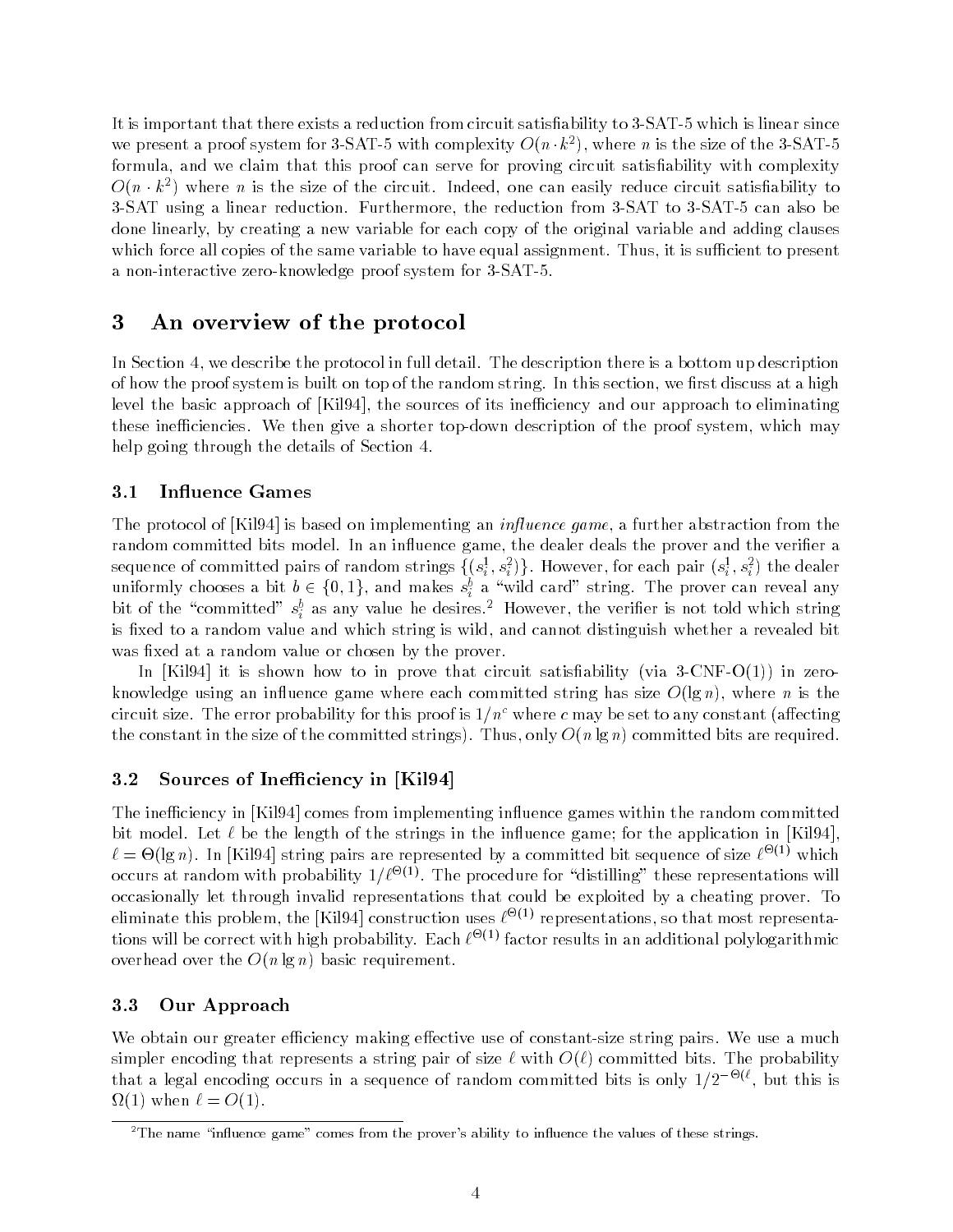Unfortunately the soundness of the zero-knowledge proof scheme requires that we use an inuence game with size-c lg n for some specic constant c To obtain such large pairs we use the distillation method of print is vitted and the parameter settings is generate O lgg if string pairs and each of size Oʻlg ni garam committee only Oʻlg ni cammitted bits we then adapt and then adapted bits we then a based method of  $|\text{N194}|$  to combine these pairs into a single pair whose strings are of size c  $\lg n,$ where  $c$  is a slightly larger constant. We use a different and more powerful method of analyzing the result of this combining procedure

As before, not all of the string pairs we distill are well formed; indeed, under our parameter settings a constant fraction imight not be. This prevents us from generating an ideal pair  $(s_i^*,s_i^*)$ such that one is completely under the prover's influence and the other is completely outside the prover's influence. Instead, we show that the prover has only a limited amount of influence on one of the two strings. We then argue that this extra influence does not eliminate the soundness of the reduction to influence games.

To analyse what the prover can do to cheat on  $x \not\in L,$  we conceptually imagine that first the prover sends his message M and then the shared random string - is chosen We show that for any  $\mathbf{u}$  that the verifies  $\mathbf{u}$  is extremely small when  $\mathbf{u}$  is chosen uniformly small when  $\mathbf{u}$ Indeed this probability remains small even when multiplied by the total number of well-formed messages the prover can send. This implies that with high probability there will be no message that the prover can send to make the verifier falsely accept.

#### A top down description of our protocol

The input to the protocol is a set of the protocol is a set of the protocol is a set of the protocol is a set of the protocol in  $\mathcal{S}^{\text{max}}$ appears in at most 5 clauses. Suppose that so far the prover and verifier have established the ob ject of the shared random string For the shared random string For each variable xi the prover and the share verifier have a pair of character strings  $(s_i^*,s_i^*)$ . A character is an entity with the following  $s$ properties

- a character can have the cancer possible values in the wild character  $\mu$
- a character is given to the verified in a hidden  $\mathcal{C}$  is the committed and  $\mathcal{C}$  is the prover and is unknown to the verifier.
- 3. The prover can reveal the content of the character to the verifier in the following way. If the character has value  $0$  or  $1$ , then the prover must reveal the correct value of the character. However for a WC character, the prover can reveal either the value 0 or the value 1 (he can choose which was a want which was a warrant of the wants of the wants of the wants of the warrant of the warra

Returning to the strings  $\left( s_i^-,s_i^-\right),$  we assume that the strings of characters which were established at previous stages for  $x_i$  have the following property. One of the strings  $s_i^\pm$  and  $s_i^\pm$  is a random string of characters with values  or and the other string contains only WC characters We still have to specify the order in which the strings appear in each pair. Namely, which one of the strings  $s_i^{\perp}$ in the contract of the contract of the contract of the contract of the contract of the contract of the contract of the contract of the contract of the contract of the contract of the contract of the contract of the contrac and  $s_i^*$  contains the WC characters and which one does not contain any WC character.

Let  $\tau$  be a satisfying assignment to  $\varphi$ , then the order of the strings in the pair has been determined according to  $\tau(x_i)$ . If  $\tau(x_i) = \text{raise}$  then the string  $s_i$  is the WC string, and if  $\tau(x_i) = \text{true}$ in the contract of the contract of then the string  $s_{\tilde{i}}$  is the WC string. This summarizes the description of what we assume was already built in previous stages of the protocol Let us now explain how the prover uses this construction to show that indeed  $\tau$  satisfies  $\varphi$ .

For each of the vector in which  $\alpha$  is involved we select the following subappears negated in a clause  $\mathbb{C}_j,$  then we select a filth of the string  $s_i^-$  to represent the variable  $x_i^$ in the clause Cj whereas if  $\alpha$  is positive  $\alpha$  in the  $\alpha$  in the clause then we select a select a select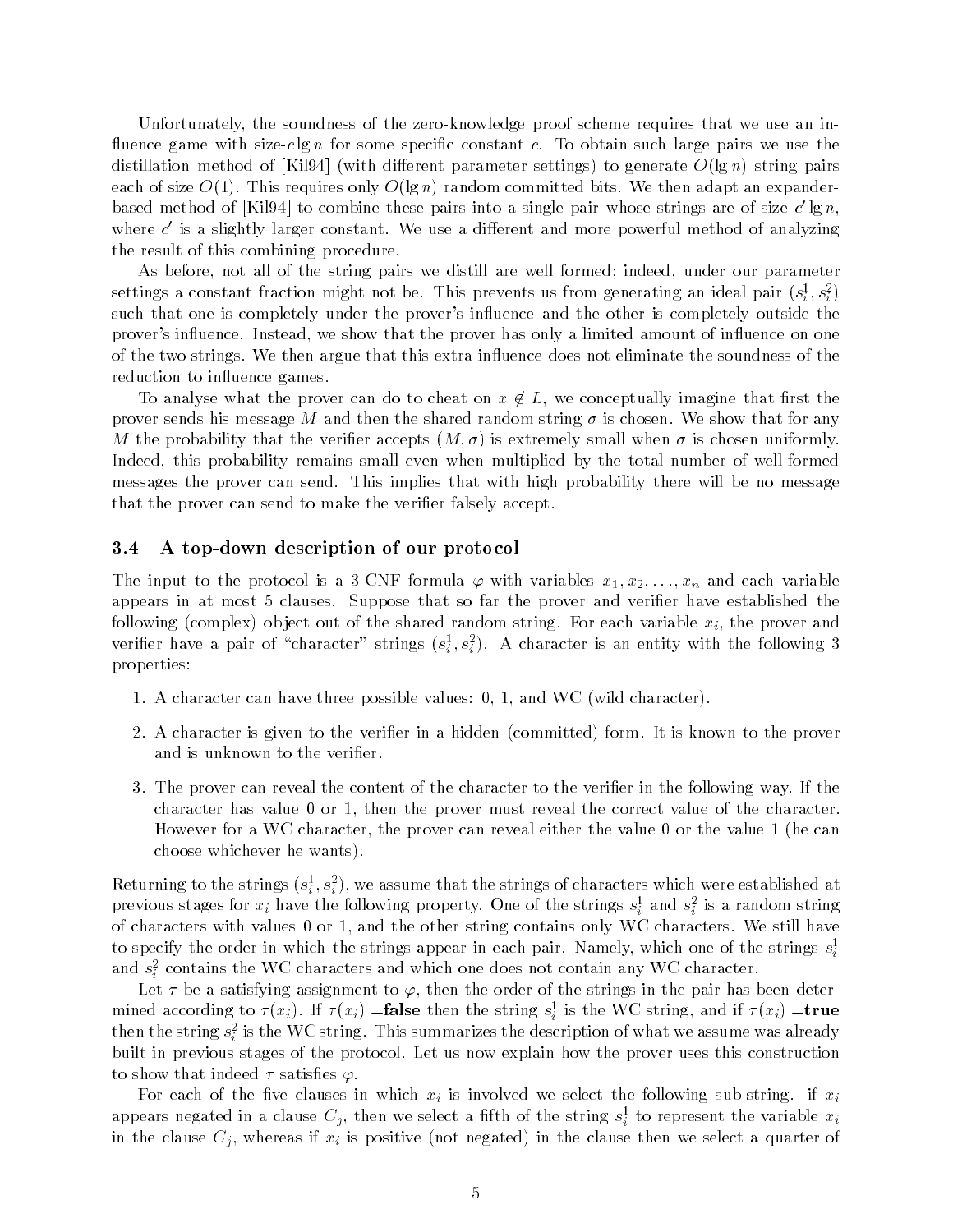the string  $s_i^-$  to represent  $x_i$  in the clause  $C_j$ . The substrings are selected with no overlap, i.e., a character in a string is selected only for one clause. (Here we use the property that the variable appears in most verse and we selected only and we selected on the given string, string in the string selection is made exactly so that if  $\tau$  on  $x_i$  satisfies the clause then the selected string is a WC string and the prover can open it any way he wants, whereas if the clause is not satisfied by the assignment  $\tau$  to the variable  $x_i$  then  $x_i$  is represented by a completely random string over  $\{0, 1\}$ .

After all strings for all clauses have been selected, the prover opens them and the verifier checks that for each clause the three bit strings revealed by the prover sum up to  Namely the bit-wise exclusive-or of the revealed strings is a string of zeros If is indeed a satisfying assignment to then the prover can easily pass this test. For each clause, one of the selected strings contain only WC characters and he can open this string to whatever bit string he needs. However, if  $\tau$  does not satisfy  $\varphi$  then there exists a clause for which all the selected strings are completely random and the prover will be caught with ingle probability  $\Gamma$  and strings are of length O  $\Gamma$ 

So given a pair of strings for each variable with the above characteristics it is possible to check whether  $\tau$  satisfies  $\varphi$ . However, we still have to explain how to build a pair of strings for each character Suppose again that we have already passed a preliminary stage in the protocol and we have already established a long stream of "characters", i.e., hidden characters as described above. These characters are uniformly and independently selected in the set  $\{0, 1, \text{WC}\}\$  and our goal is to gather the  $\{r\}$  random  $\{r\}$  random  $\{r\}$  , we get a pair of strings of strings One get a pair of strings One one of  $\{r\}$ of them contains no WC characters and the other contains only WC characters

Loosely speaking this part of the proof-system goes as follows First the stream of characters is gathered into blocks of characters These blocks contain only a constant number of characters We shall have to string for the strings for the strings for the variables which are composed which are composed which are composed which are composed which are composed which are composed which are composed which are comp of O k characters Next the prover selects good blocks Those that either contain only WC characters or those that contains in WC characters In fact, he selects only pairs of good-selects that have one WC block and one block that contains no WC characters The prover then gets rid of the pairs of blocks that are not good by stating which they are and revealing their content The verifier checks that the prover indeed got rid only of bad pairs of blocks and that the number of good pairs of blocks that the prover found is close to its expected value This should happen with high probability by the Chernoff Inequality. All the above is done for each variable separately, and for each variable the prover collects O k blocks

Next, the prover selects the order of the blocks in each pair according to the assignment to the corresponding variable Namely he can reverse the order of the blocks in each pair by announcing the need to reverse the pair in the proof. Then the verifier makes a test (which we do not describe here for each variable xi that all the pairs which correspond to the variable xi are consistently ordered polarized The e
cient construction of this test relies on the properties and existence of an expander graph

After the verifier is convinced that the pairs of blocks are consistently ordered, all the pairs are concatenated to get a pair of long strings. One of the strings in the pair contains only WC characters, and the other is random over  $\{0,1\}$  as needed.

Of-course we still have to explain how hidden characters can be constructed from the bits in the shared random tape We explain this in the full description of the protocol in the following Section

## The protocol in detail

We present a non-interactive zero-knowledge protocol for -SAT- As mentioned in Section this implies the following theorem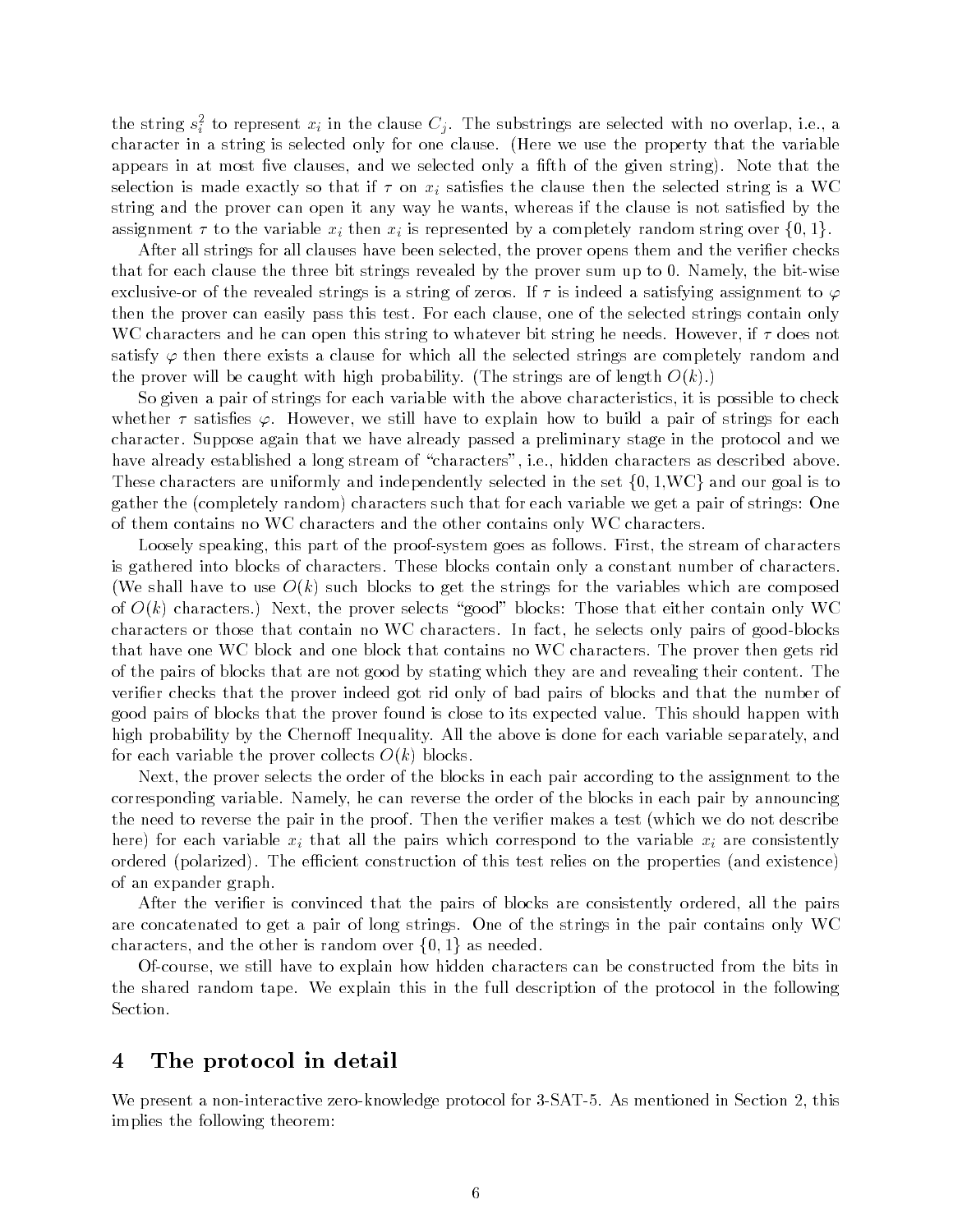Theorem Circuit Satis-ability can be proven by a noninteractive zero know ledge proof system whose tength is  $O(n \cdot \kappa^{\tau})$ , where  $\kappa$  denotes the security parameter and n is the size of the circuit.

The compilation procedure of  $[FLS90]$  requires that the security parameter k be large, as it must be as large as the security parameter for the one-way permutations or trap-door permutations In the actual construction for the random committed bit model we can set it to be O Lg n to be Ortho a sketch of this compilation procedure in Section A

**The Protocol:** Denote the input formula by  $\varphi$  and denote the number of variables in  $\varphi$  by n. Recall that in our model the prover and verier share a random tape and of-course the input formula. The proof consists of the prover sending one message. The verifier, based on this message the proof the random tape decides whether to accept the input formula is the input formula is the input formula is the input formula is the input formula is the input formula is the input formula is the input formula is t satisfiable.

in our proof system (see non-times momentum) and interactive momentum proverse systems proverse a message includes a statement or an interpretation of the structure of the shared random string in a way that several properties are satisfactory in the input  $\mathcal{N}$  in the input  $\mathcal{N}$ If there were no zero knowledge requirement, the proof would have been simple. The prover would have given the indices in the random string in which the verifier can find a satisfying assignment for the formula  $\varphi$ . Note that if there exists a satisfying assignment, then with very high probability it appears as a substring of a polynomial-ingles, thus the copic field for protocol is more. involved since we would like the proof to be zero knowledge

Our proof system is a direct improvement over the protocol in [Kil94] which in turn is inspired by the protocol of [FLS90].

### 4.1 Interpreting pairs of bits as characters

The prover and verifier first establish *characters* in the random string. A character can have 3 possible values in a wild-wall-characters in Characters are encoded by pairs in committed by bits in the following way

- 
- 
- 

Of-course the random committed bit stream of the random tape also contains the pair  but the pair 00 will be irrelevant to the proof. On one hand, the pairs 00 will not foil the ability of the prover to convince the verifier that  $\varphi$  is satisfiable when indeed it is the case, and on the other hand, these pairs will not help a cheating prover to prove that  $\varphi$  is satisfiable when this is not the case

This new interpretation of the random tape considers the committed bits of the previous stage in pairs, and gets a string of characters by the above encoding. In order to get rid of the non relevant pairs '00', the prover opens all the commitment of '00' pairs and these pairs are not considered any more during the rest of the proof. This opening of the irrelevant pairs is the first step of the proof.

Now that we have defined what a character is, let us also set a procedure by which the prover can "open" a character. Namely, a prover can show the verifier that a character (which consists of a pair of committed bits contains a certain value Throughout the proof the prover will open a character either to the value 1 or to the value  $0$ . To prove that a character has value  $0$ , the prover will open the committed to the most show that the the  $\alpha$  show that  $\alpha$  and  $\alpha$  show that the show that a character is 1, the prover will open the commitment of the second bit in the pair and show that it is definite both ways since both ways since both ways since both ways since both the second bit in  $\mathcal{L}$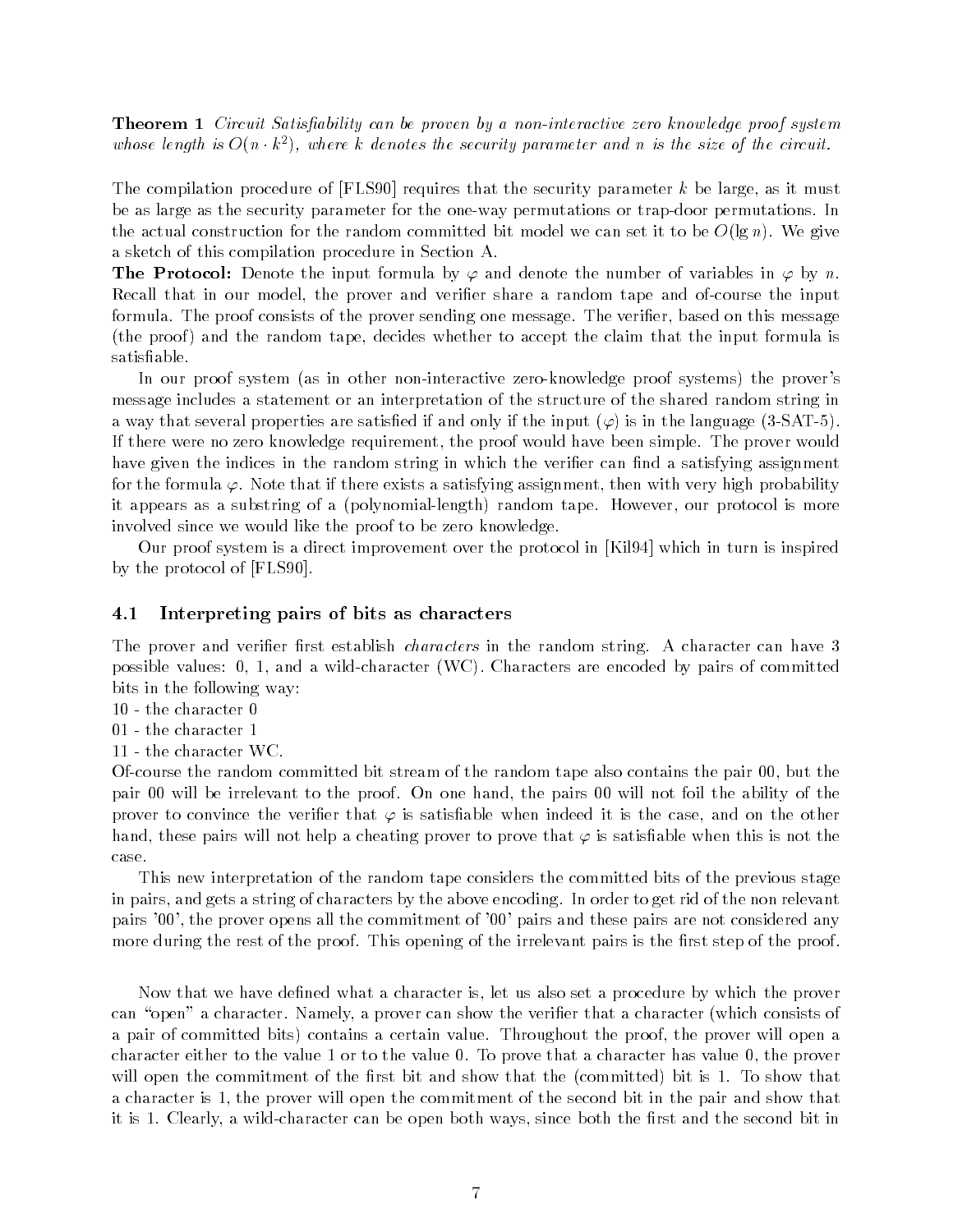the wild character are 1. We shall make an explicit use of the fact that the character WC can be opened by the prover both to the value  $0$  and to the value  $1$ .

To summarize our interpretation of the random tape so far we have a stream of uniformly independently chosen characters of value  $0,1$ , and WC. The prover can open the character  $0$  and  $1$ to their correct value, and he can open the character WC to both values  $0$  or  $1$  as he wishes.

#### 4.2 Sieving good blocks

In the next step of the interpretation of the random string we consider blocks of  $\alpha$  consecutive characters **i** where it as a constant to be determined later, we consider the given stream. of characters as a sequence of pairs of blocks We call a pair of blocks good if one of the blocks in the pair contains only WC characters and the other block does not contain any WC character. For each variable  $x_i, 1 \le i \le n$ , the prover initially considers  $\beta k$  pairs of blocks (for a constant  $\beta$  to be determined later and lets only the security parameter kind for the good blocks prevail for the rest only the rest only the rest only the good blocks prevail for the rest only the rest only the rest only the rest of the res of the proof

In the second part of the proof the prover completely opens each character in every block that is not good. These blocks are not used again in the proof. The prover not only opens these characters as we dened an opening of a character by opening one of its committed bits but also opens the two committed bits in each of the characters, so that the verifier can check that the discarded blocks are indeed not good

## First part of the proof: The prover opens all committed bits in all pairs of blocks which are not good

The verifier verifies that all blocks that were opened were indeed not good. Otherwise he stops immediately and rejects. Also, if any of the characters opened is irrelevant  $(contains the pair 00)$ the verifier stops and rejects. Last, the verifier checks for each variable  $x_i$  that the number of pairs of blocks,  $\ell_i$ , that remained, i.e., the number of pairs of blocks that were claimed to be good for  $x_i$ these are still hidden is the still hidden value in the range to the range to  $\alpha$ below, then the verifier stops immediately and rejects.

Let us compute the expected value of i and determine the bounds t- and t The probability that a random pair of blocks is good is  $\mathbb{Z}^+ (1/3)^+$  ( $\mathbb{Z}/3$ ). (choose which member of the pair is the WC block, then it has probability  $(1/3)^+$  to consist only of WC characters, and the other block  $\blacksquare$ nas probability  $(2/3)^+$  to contain no WC character inside). Therefore, the number of good blocks between the  $\beta k$  random blocks initially considered for the variable  $x_i$  is a random variable  $\ell_i$  that  $\max$  expected value  $2^{n+1}$   $\cdot$   $3^{n+1}$   $\cdot$   $\beta$   $\cdot$   $\kappa$ .

By the Chernoff bound, the deviation of  $\ell_i$  from its expected value is big with low probability. Specifically,

$$
\text{Prob}\left[\left|\ell_i - 2^{\alpha+1} \cdot 3^{-2\alpha} \cdot \beta k\right| \ge \gamma \beta k\right] \le 2 \cdot 2^{-k\beta \cdot \gamma^2 \cdot 2^{-\alpha-2} \cdot 3^{2\alpha}}.\tag{1}
$$

The parameter  $\gamma$  is a constant which determines the tightness of the bound. We shall set its value later. Now set the deviation bounds that the verifier insists on as:

$$
t_1 \stackrel{\text{def}}{=} \left(2^{\alpha+1} \cdot 3^{-2\alpha} - \gamma\right) \beta k
$$
  

$$
t_2 \stackrel{\text{def}}{=} \left(2^{\alpha+1} \cdot 3^{-2\alpha} + \gamma\right) \beta k
$$

By the Chernoff bound, if we set the constant  $\gamma$  to:

$$
\gamma = \sqrt{\frac{2 \cdot 11 \cdot 2^{\alpha+1} \cdot 3^{-2\alpha}}{\beta}} \tag{2}
$$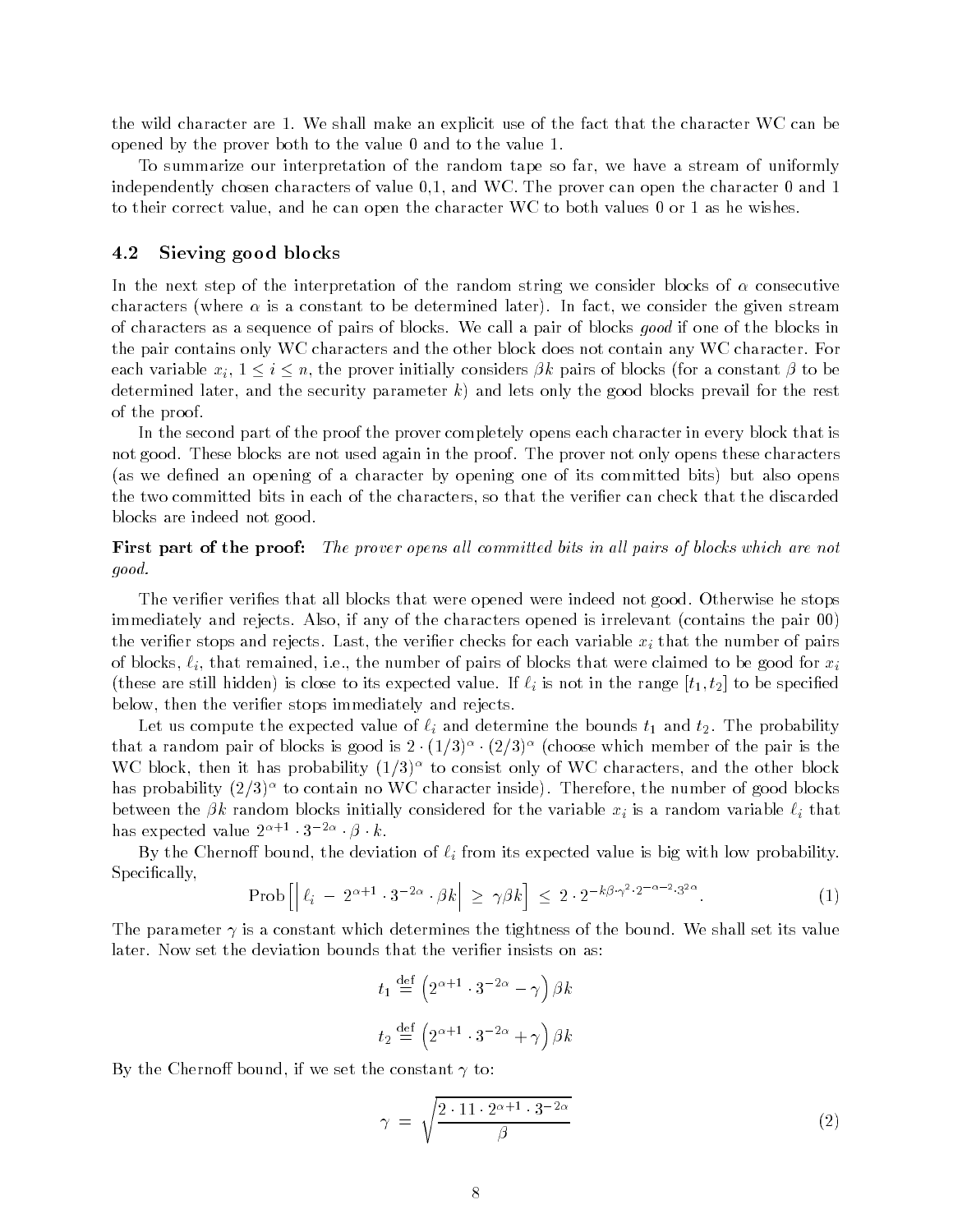then the random variable  $t_i$  is between  $t_1$  and  $t_2$  with probability at least  $1-2$  . The random that  $\alpha$ stream of characters

To summarize this step for each variable  $\mu_1$  the  $\mu_2$  the left with interest with interesting  $\mu$ good pairs of blocks each consisting of one block of WC characters and the other block contains no we at most the block The block The most term in the number  $\cdot_1$  and at least  $\cdot$   $\cdot$   $\cdot$  to the most term in prover  $\max$  claim that some non-good pair of blocks are good, but with probability at least  $1-2$  . The fine number of pairs of blocks he can cheat on is at most  $v_2 - v_1$  (assuming the worst case in which there are only the pair of blocks but the pair of blocks but the prover claims that the prover claims that the prove

Thus we end this step having a set of good pairs of blocks associated with each variable. Next, we begin to associate the shared random string (which is now a random stream of good pair of  $\mathcal{L}$  . The satisfying assignment of the formula  $\mathcal{L}$ 

## 4.3 Setting the polarity of the pairs of blocks according to the satisfying assignment to  $\varphi$

each pair of blocks contains a block of WC characters and a \randomly without WC characters and a characters o The order of the blocks in each pair is random. In the third part of the proof, the prover is going to set order in all these pairs according to some satisfying assignment to the variables in the formula  $\varphi$ . Let  $\tau$  denote such an assignment. The prover is going to set the order of all the pair of blocks that corresponds the variable  $\mathbf{v}$  such that if if  $\mathbf{v}$  is easily if  $\mathbf{v}$ blocks that corresponds to  $\alpha_k$  is set to be the WC block and if  $\alpha_k$  is the second block and if  $\alpha$ in each pair of blocks that correspond to  $x_i$  is set to be the WC block. The setting of order in the pairs of blocks is the third part of the proof

Second part of the proof: For each pair of blocks (got from the shared random tape), which was not dropped in the provence step of the provence step of the provence special the proven special the prove bit 0 then its order is kept, whereas, if a pair of blocks is assigned 1, then the order of the blocks in the pair is reversed for the rest of the proof

The verifier does not check anything, but only reverses the order of the blocks where necessary.

To summarize this step, the honest prover has now pairs of blocks such that for each variable, all pairs are reduced polarized to the same manner corresponds the same manner and the same correspondence to the of the variable associated with the pair

In the following step, we are going to check that the pairs of blocks are indeed polarized consistently. This test is not intended to check whether this polarization matches a satisfying assignment to the formula  $\varphi$ .

#### Checking the consistency of the polarization

We now describe a consistency test for the pairs of blocks associated with a variable  $x_i$ . This test is repeated for each of the variables. Recall that we have  $\ell_i$  pairs of blocks which are supposed to be polarized. The test consists of many basic tests, each basic consistency test is performed on a couple of pairs We have to specify what the basic test is and also which pairs are going to be tested against each other. Let us begin with the second.

We consider an expander graph with  $\ell_i$  vertices. Each vertex correspond to a pair of blocks. and the edges, as appearing in the expander, determine which pairs are going to be checked one against the client  $\mathbb{R}^n$  through the basic test, in the degree of the expander by the expander  $\mathbb{R}^n$ d and the expansion rate by  $\mathcal{N}$  of the vertices of cardinality at most  $\mathcal{N}$  $|A| \leq \frac{\ell_i}{4}$  has at least  $\delta \cdot |A|$  neighbors which are not in  $A.$ 

Next we describe the basic consistency test as applied on two pairs of blocks Let these two pairs be number  $j$  and  $\kappa$ , and denote by  $(D_i^-, D_i^-)$  and  $(D_k^-, D_k^-)$  the blocks in the pair. Recall that je poznata u predstavanje poznata u predstavanje poznata u predstavanje poznata u predstavanje poznata u preds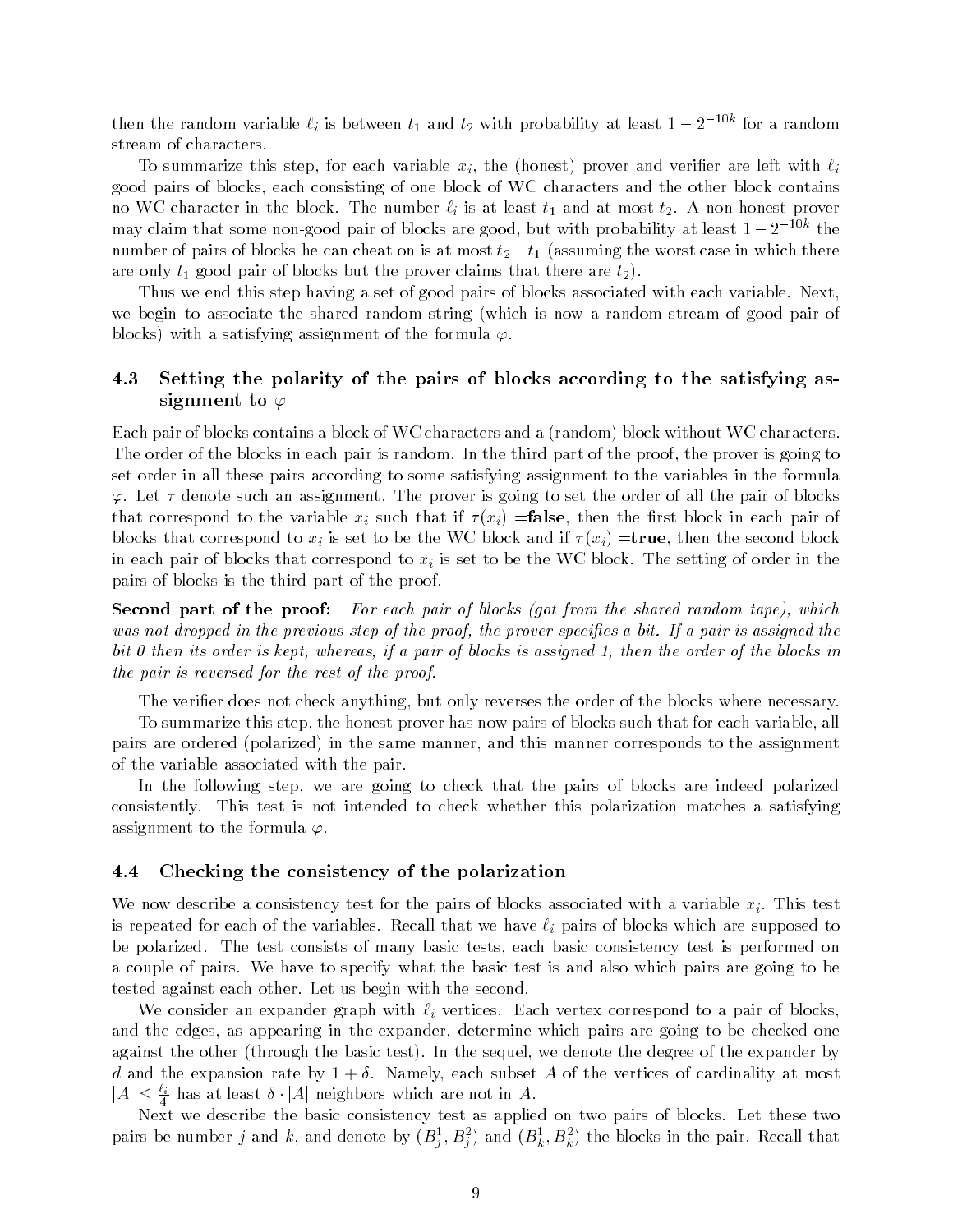the requirement to make this basic test originates from the existence of an edge e  $\{1\}$  in the contract of expander. We are going to use  $\frac{1}{2d}$  unique characters of each of the four blocks involved in this test. Denote the character-strings which are used by the basic test as  $(s_i^-(e), s_i^-(e))$  and  $(s_k^-(e), s_k^-(e))$ , where  $s_q^p(e)$ ,  $(1 \leq p \leq 2$  and  $q \in \{j,k\})$  is the substring of  $B_q^p$  which is devoted for the basic test specied by the edge e \we heart die the same character for two dimensions the same  $\mu$  for the same that if the prover is nonest and the blocks are good and well polarized, then either  $s_{\bar{k}}(e)$  and  $s_{\bar{j}}(e)$  contain only wild characters and  $s^2_k(e)$  and  $s^2_j(e)$  are random over  $\{0,1\},$  or  $s^1_k(e)$  and  $s^1_j(e)$  are are random over  $\{0,1\}$  and  $s_k^2(e)$  and  $s_i^2(e)$  contain only wild characters. In this case, the prover can open the values of these characters such that

$$
s^1_k(e)\oplus s^2_j(e)=s^1_j(e)\oplus s^2_k(e)=0^{\alpha/2d}
$$

since the prover can open the WC characters to whatever value he wants (the operation  $\mathscr{L}$ ) denotes ore wise exclusive as the basic consistency test in the basic consistency test in

Third part of the proof: The prover opens half of the characters in each of the blocks such that all the basic consistency tests associated with all the expander edges hold.

The verifier verifies that all the characters which should have been opened were indeed opened, and that for each edge of each expander, the consistency test is satisfied.

To summarize, in this step we "lost" half of the characters which we cannot use in the sequel. but we gained some assurance that there is some consistency in the polarity of the pairs. We shall analyze this asgure in this assurance in the analysis of the protocol  $\gamma$  section  $\gamma$  .

For the next stage, we do the following concatenation process. For each of the variable, we concatenate all the first blocks in all its corresponding pairs to a single string, and concatenate all the second blocks in all its pairs to another string. So for each variable we have two strings, and if the prover is honest then one of these strings is a string of WC characters only and the other string is a random string over  $\{0,1\}$ . The length of each string is  $\ell_i \cdot \alpha/2$ . To make all strings (of all variables) have the same length, we truncate them to  $t_1 \cdot \alpha/2$  (recall that  $\ell_i \geq t_1$  or the verifier has already rejected

### 4.5 Last step: showing that  $\tau$  satisfies  $\varphi$

In this last step, the prover uses the polarization of the strings, which should represent  $\tau$ , to show that the formula  $\varphi$  is satisfiable. If the prover behaves according to the protocol it should hold that for each variable  $x_i, 1 \leq i \leq n$ , the prover and verifier share a pair of strings of (hidden) characters. One of the strings consists of WC characters only and the other string is a random string over  $\{0,1\}$  which contains no wild characters. Also, the WC string is the first in the pair if  $\tau(x_i) =$  false and the second in the pair if  $\mathbf{r}$  is that that the proven all that the proven all that the ability to open all the ability to open all the ability to open all the ability to open all the ability to open all the abili characters in the WC string either to  $0$  or to  $1$  as he wishes, but the other string is fixed.

Now, for each clause, we make a test. Loosely speaking, for each variable in the clause we take part of its string  $\mathbf{r}$  if the variable satisfactors the clause  $\mathbf{r}$  is assigned in the clause  $\mathbf{r}$ true and appears positively in the clause or it is assigned false and appears with a negation in the clause then the prover can completely control the opening of the string that correspond to the variable. If  $\tau$  assigns  $x_i$  a value that does not help to satisfy the clause, then the prover can open the corresponding string only in one way which corresponds to a random string over  $\{0, 1\}$ . After selecting the 3 strings that correspond to the clause, the prover has to open the strings such that their bit-wise exclusive-or equals the zero constant So if the prover can control one of the strings or equivalently makes one of the literals in the clause getting the value true then he can easily pass this test of this time, the prover has to open a random strings, and their exclusive- or is field with small probability.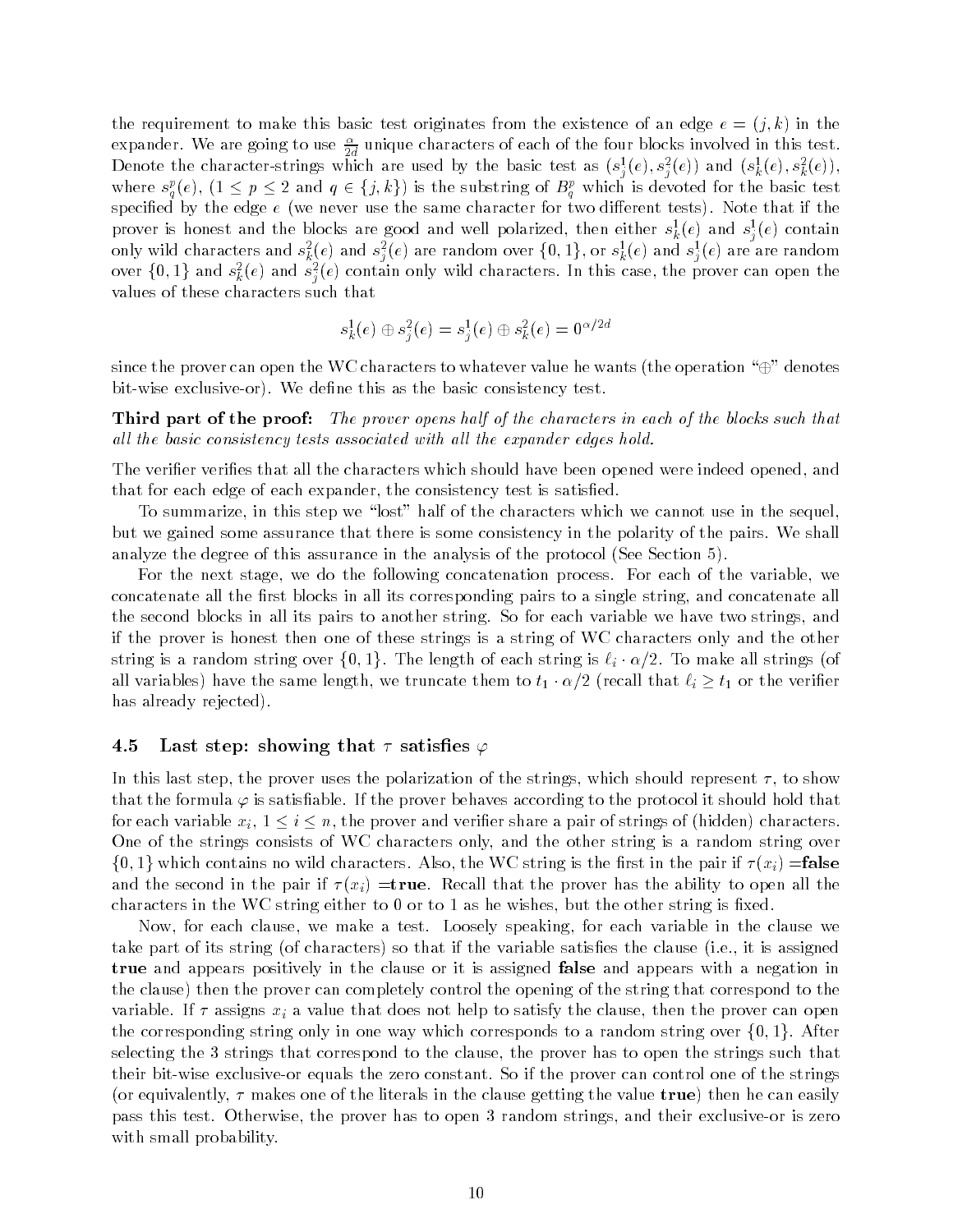More formally, recall that each variable appears in at most 5 clauses. So we partition the pair of strings of each variable to 5 pairs of strings (each string in each of the 5 pairs is now of size  $\alpha \cdot \iota_1$  for any we use one of the pairs for each appearance of the variable in a clause. We stress that the polarity of the strings remains Namely the pair is divided into sub-pairs where the rst string in each sub-pair is a substring of the rst string in the original pair and the second string in each sub-pair is taken from the second string in the original pair Also no overlapping is allowed So throughout the proof the prover never uses the same character twice.

 $\mathbf{v}_1 = \mathbf{v}_1$  is the pair of sub-strings that each of sub-strings that each of sub-strings that each of the pair of the pair of sub-strings that each of the pair of the pair of the pair of the pair of the pair of the variables contribute to this clause we select the rst sub-string if the variable appears negated in the clause and the second sub-second sub-string if the variable positive in the clause Thus we select for each clause 5 strings of characters of length  $\alpha \cdot \iota_1$  (to . Intuitively, if the assignment 7 satisfies one of the literals in the clause than the string that correspond to this literal contains only WC characters

After selecting the 3 strings of the clause, the prover opens all the characters in all of these strings so that the pit-wise exclusive-or of the strings equals  $0^{++}$   $1^{++}$  .

In case the prover has more control over the opening of these characters (e.g., if more then one variable is assigned true in the clause  $\mu$  and the prover uses freedom randomly and freedom randomly. Namely, he opens all WC characters at random except the ones which have to be fixed so that the test is satisfied. This random selection is crucial for the zero knowledge property.

Fourth part of the proof: The prover opens all the remaining characters so that for each clause,  $us$  invee corresponding sirings nave a vii-wise exclusive-or equal  $0^{++++-}$ . The proof ends,

The verifier checks that the test for each clause indeed passes, and that all characters were indeed opened legitimately. In this case, he accepts. Otherwise, he rejects. The verification process ends.

# Analysis of the protocol

#### 5.1 Completeness

This is the easy part of the proof. It should be clear that the prover can perform all his tasks when the input formula  $\varphi$  is indeed satisfiable. He will fail only when the Chernoff inequality does not hold 's and mathem' (all' manner') and manner as Madrid and the some variable and in the some variable xide an range between  $t_1$  and  $t_2$ . This happens with probability at most  $n \cdot 2^{-10\kappa}$ , and since  $n \leq 2^{\kappa}$  (for reasonable settings, see Section 2) we get that this happens with probability at most 2  $\,$   $\,$   $\,$   $\,$   $\,$ 

#### $5.2$ Soundness

Let us analyze what is the probability that the prover can produce a convincing proof (on a random string, the string stringer construction and prover convinces the verified  $\alpha$  .

- 1. For each variable  $x_i$ , the number of good blocks  $\ell_i$  satisfies  $t_1 \leq \ell_i \leq t_2$ .
- 2. All polarity tests hold.
- All clause tests hold

The first condition does not depend on the input formula. The probability that the first condition noid is at least  $1 - 2$  . We assume the a worst case manner) that if the first condition doesn't and hold, than strange things happen and the prover can convince the verifier always. This happens with probability at most  $z^{-\ast}$  . Conditioning on the event that the first condition hold, we compute the probability that Conditions  $\{ \pm 1 \text{ times } \}$  and  $\{ \pm 1 \text{ times } \}$  and  $\{ \pm 1 \text{ times } \}$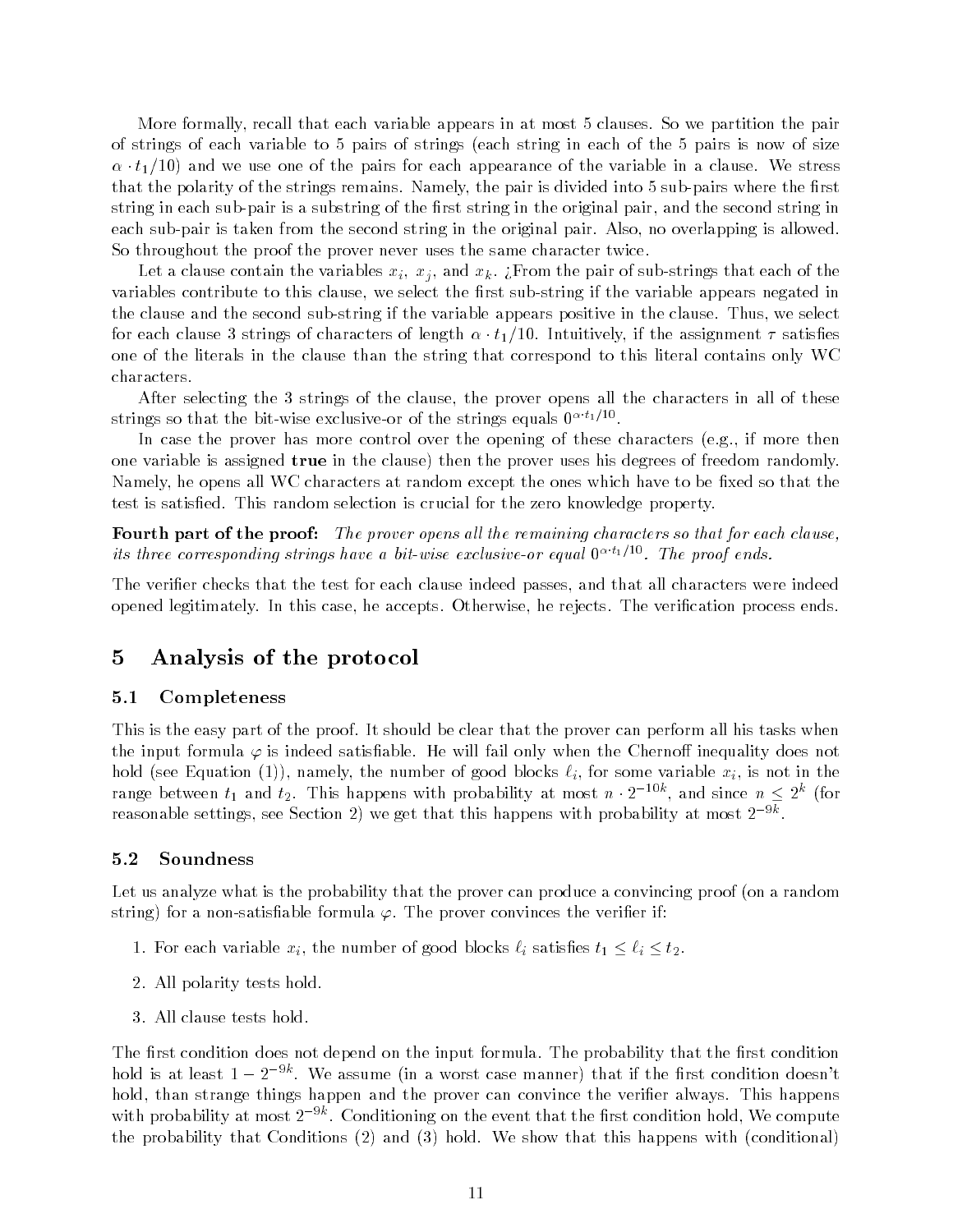probability at most  $z\,$   $\,$  . Thus, the probability that the prover can convince the veriner is at most  $\,$  $z$  -  $z$  -  $\cdots$  . Of-course, we can reduce the upper bound on this probability to  $z$  -  $\cdots$  for any constant  $c > 0$  increasing the number of bit commitment used (The parameters  $\alpha$ ,  $\beta$ , and  $\gamma$  used in the protocol

so assume now that Condition  $\{ \bullet \}$  notes that the conditioning does not foil one foil one important property which holds in the unconditional space The non-WC characters in the good block pairs are uniform and independent over  $\{0, 1\}$ . Namely, we note that the number of good pairs of blocks is independent of the specic content of the non-WC characters in the good pairs of blocks This property is essential for the rest of the proof

Let us x the following worst case scenario for the rest of this proof Suppose there are t- good pair of blocks for each of the variables, but the prover claims that there are  $t_2$  such pairs. Also, in all the non-good pairs of blocks which the prover announces as good false pairs of blocks all the characters are WC. Namely, the prover has complete control over these pairs and he can open each of the characters there to whatever he wants Moreover we assume that the prover can decide the places of the  $i_2 - i_1$  talse pairs of blocks in between the  $i_2$  overall pairs of blocks. However, hote that in each of the t- good pairs even in this worst case analysis we still assume that the block that does not contain WC characters is a uniformly and independently chosen string in  $\{0,1\}^\alpha$ .

Next, we define an assignment  $\tau$  to the variables of the formula  $\varphi.$  We shall show that if this assignment does not satisfy  $\varphi$  (as must be the case here since we assume that  $\varphi$  is not satisfiable) then conditions  $\{ \bullet \}$  with  $\{ \circ \}$  fold with small probability, consider the good pairs of blocks after being polarized polarized in the third part of the non-interactive proof For any variable xi consider the manifestive correspondence in the time to correspond the pairs which correspond to which correspond the prover is not necessarily honest some of these pairs may have their WC-block as the rst block and some of the pairs may have the pairs may have the second block we denote  $\mathcal{N}(M)$ in the man jority of the pairs the mest block in the pair is the WC block in the WC block and we den true if in the majority of the pairs the second block is the WC block.

Each variable has a degree of consistency with this assignment. Define the consistency of the variable  $x_i$  to be the fraction of the good pairs that have polarization equal to the majority polarization of the variable  $\{ \varphi_i \}$  which is  $\{ \varphi_i \}$  are determined to a consistency from the second to  $\varphi_i$ at least  $1/2$ . We are going to partition the analysis into two cases. One possible case is that one of the variables has low consistency and then we will show that the consistency test of the polarization , and a passes proof possibility the second probability is the second possibility in that all variables are a close to being consistent. In this case, we recall that  $\tau$  cannot satisfy all clauses (since  $\varphi$  is not satisable that the satisfaction is not prover can pass the test of a clause which is not satisfact in the test with low probability.

Formally, we partition the analysis into two cases:

- 1. There exists a variable whose consistency is less then  $9/10$ .
- 2. For each variable in the formula, its consistency is at least  $9/10$ .

We are going to show that whichever of the above is valid, the prover succeeds in convincing the veriner with probability at most  $\angle$  ----

#### A probabilistic argument

For each of the above possibilities, we use the following method by which we prove that the prover fails with high probability. We define a randomized prover which chooses its cheating strategy at random, and compute the probability that the proof which the randomized prover produces passes the relevant tests. Next, we show that even if the prover chooses its best strategy (rather then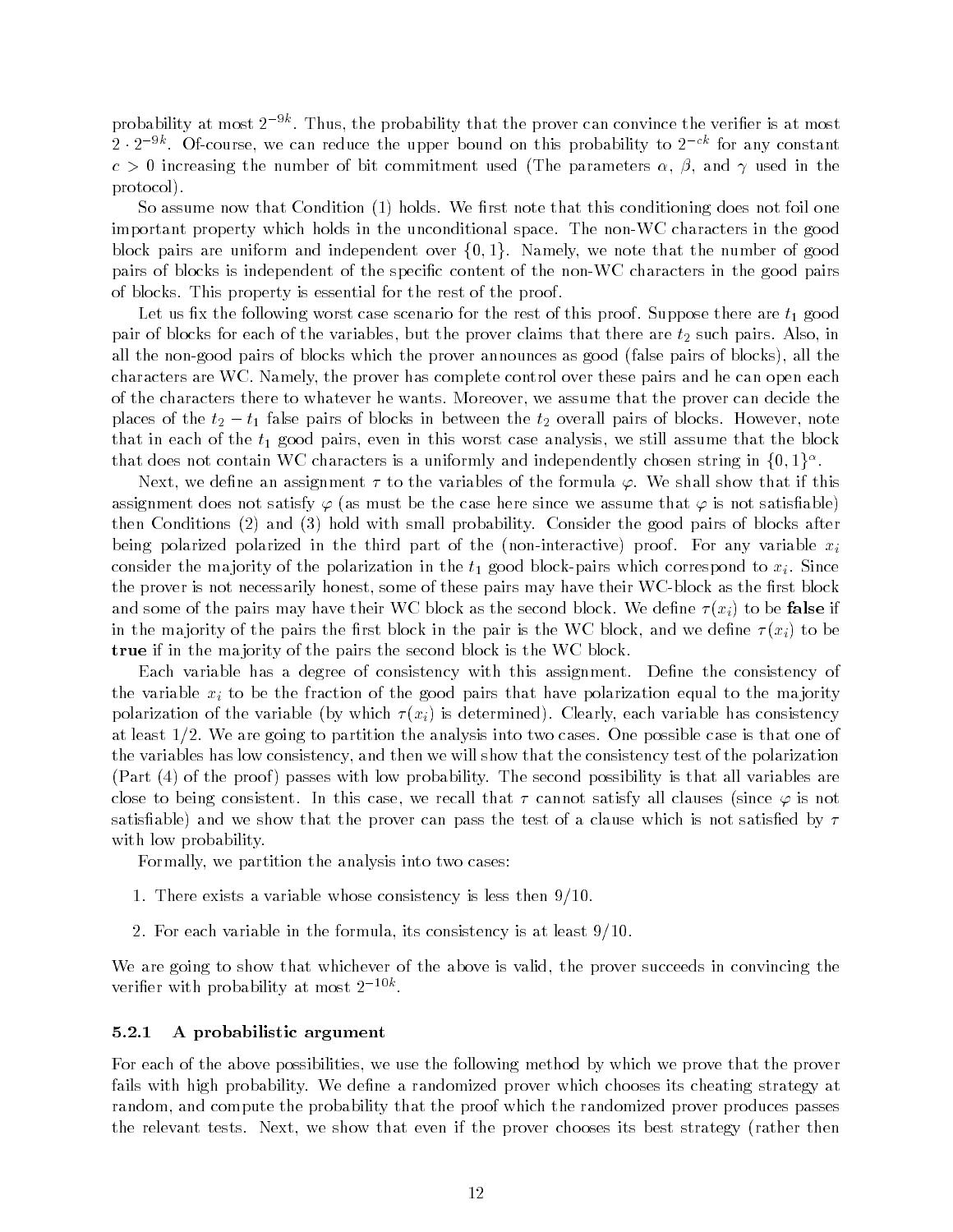selecting his strategy at random the probability that he manages to convince the verier still remains low

#### Case I: There exists an inconsistent variable

Assume that there exists a variable  $x_i$   $(1\leq i\leq n)$  whose consistency is lower then 9/10 and let us calculate the probability that the probability that the proven has a winning strategy for  $\mathbf{H}$ consistency test of the polarization of the mentioned we begin by calculating the probability that the probabi the prover can pass the consistency test of Step when he chooses his strategy at random Recall that we are measured a worst case scenario in which there are t-1 Occupation to second the whole components for there are also  $v_2 - v_1$  pairs of blocks that were declared good by the prover but contain, in fact, only WC characters

In the polarization consistency test the prover has to open half of the characters in each block The randomized prover opens all the non-WC characters to  or as he must and he opens all the WC characters in the best way, so that the test that they are engaged in is satisfied. (Recall that each character is engaged in attent still the prover the prover still has two two two two two two t First, he can determine where to put the  $t_2 - t_1$  raise pairs of blocks amongst the  $t_2$  pairs. Second, he can decide which pairs are inconsistently polarized. We let the randomized prover pick these at random. Ivamery, he picks at random  $v_2 - v_1$  places for the false pairs between the  $v_2$  pairs, and he picks till be late will be politically consistent that with the political  $\mu$  income  $\mu$  and  $\mu$  the manifold  $\mu$ of the pairs of the pairs  $\mathbf{r}$ 

What is the probability that the prover passes the consistency test? Recall that each basic consistency test is performed on two pairs If the pairs are polarized in the same manner then the test is easily passed by the prover opening the wild characters properly Also if anything is tested against a false pair then the prover easily passes the test since it has one of the pairs consisting of wild characters only However when two good pairs of opposite polarization are tested against each other then each of the non-WC blocks in both pairs contributes a completely random string of  $\alpha/za$  bits and the two strings must be equal. This happens with probability exactly  $z^{-\gamma-\gamma}.$ 

Note a delicate point in our claim that the strings compared are random Indeed the contents of the strings were chosen uniformly at random, but it is known in advance which pairs are tested against each other and the prover may use his advantage in setting the places of the false pairs or deciding which pairs are inconsistently polarized in order to set specific pairs against each other and enhance the probability of the good pairs to pass the test. Nevertheless, this is not the case here. We are considering now the randomized prover who chooses the places of the false pairs and the good pairs that are inconsistently polarized at random and thus the good pairs relate to one another in a completely independent and random manner

Now let's compute how many oppositely polarized good pairs are tested against each other. By our assumption there are at least t-divided pairs which are not polarized consistently with the consistent ma jority of the pairs. By the expansion property of the expander graph we use, these pairs have at least  $\iota_1 \cdot o$  to neighbors that are either consistently polarized with the majority or they are false pairs. Since the number of false pairs is at most  $t_2-t_1$ , we get that at least  $m\equiv t_1\cdot \delta/10-(t_2-t_1)$ tests are made between pairs that are oppositely polarized. Since we do not recycle characters, all these tests are completely independent, and the test is passed with probability  $\mathbb{Z}$  -  $\cdots$  - .

Recall that

$$
t_1 = \left(2^{\alpha+1} \cdot 3^{-2\alpha} - \gamma\right) \beta k
$$

$$
t_2 = \left(2^{\alpha+1} \cdot 3^{-2\alpha} + \gamma\right) \beta k.
$$

and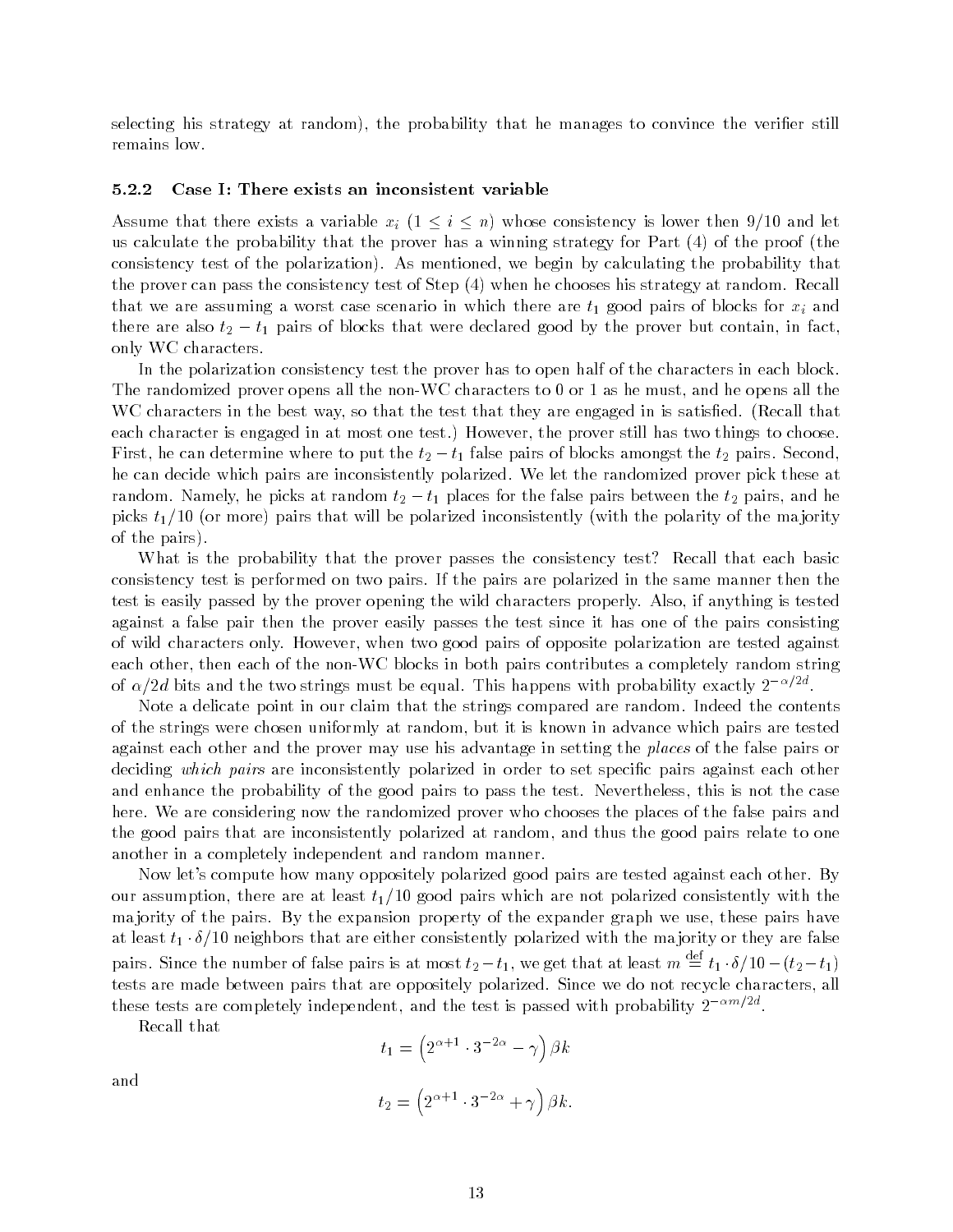Thus

$$
m = k\beta \left(\frac{\delta}{10} \cdot 2^{\alpha+1} \cdot 3^{-2\alpha} - \gamma(2 + \frac{\delta}{10})\right)
$$

Setting --  $\frac{2.11 \cdot 80^{2}}{2\alpha+1.3-2\alpha.5^{2}}$ , we get (see Equation (2))  $\gamma = \frac{2.11 \cdot 80^{2}}{60}$ , and since  $\gamma$  is that small, we  $\sim$   $\sim$   $\sim$ 

$$
m \ge k\beta \frac{\delta}{20} \cdot 2^{\alpha+1} \cdot 3^{-2\alpha}
$$

To summarize the probability that the randomized prover passes this test is at most

$$
2^{-\frac{\alpha m}{2d}} \le 2^{-k \cdot \frac{\beta \alpha \delta}{40d} \cdot 2^{\alpha+1} \cdot 3^{-2\alpha}}.
$$

Returning to the real prover. The randomized prover chooses between its strategies at random. The choice is made between the  $\begin{pmatrix} t_2 \end{pmatrix}$  $\mathbf{t}$  possibilities to x the places of the false pairs and between choosing the inconsistently polarized pairs. The number of options for this second choice can be bounded by Z+. Also, the randomized prover passes the test with probability at most  $2^{-k} \frac{2^{-k}}{40d}$   $2^{k+1}$   $3^{-k}$ . By simple counting arguments, the best strategy of the prover passes this test with probability at most

$$
\begin{pmatrix} t_2 \\ t_1 \end{pmatrix} \cdot 2^{t_1} \cdot 2^{-k \cdot \frac{\beta \alpha \delta}{40d} \cdot 2^{\alpha+1} \cdot 3^{-2\alpha}} \leq 2^{t_1 + t_2} \cdot 2^{-k \cdot \frac{\beta \alpha \delta}{40d} \cdot 2^{\alpha+1} \cdot 3^{-2\alpha}}
$$
  
=  $2^{k \beta 2^{\alpha+1} \cdot 3^{-2\alpha} \cdot (2 - \frac{\delta \alpha}{40d})}$ 

Setting  $\alpha = \frac{120a}{\delta}$  and since  $\beta \ge \frac{10}{2^{\alpha+1} \cdot 3^{-2\alpha}}$ , we get that the prover passes the test with probability at most  $\mathcal{L}$  -  $\cdots$  .

### Case II: All variables are almost consistent

Assume that the consistency of all variables is at least  $9/10$ . Again, we consider the randomized prover that acts as before. T.e., selects at random the places of the  $v_2 - v_1$  raise pairs of blocks in between the  $t_2$  blocks, and selects at random which good pairs will have an inconsistent polarization. In all other senses ie opening WC characters the prover always makes his best choice in order to pass all tests

Recall that we have defined an assignment  $\tau$  that corresponds to the majority of the polarities in each variable. Since the input formula is not satisfiable (we are analyzing the soundness of the protocol then there exists a clause that does not satisfy Let the literals in this clause be y z and w **I made them is them is either a** variable of a negation of a variable contributes ables a variable contr string of characters  $s_x, \; s_y,$  and  $s_z$  of length  $\frac{1}{10}.$  Since  $\tau$  assigns each of the literals the value  $\, {\rm false} \,$ and the literals are  $9/10$  consistent, then we can deduce the following on each one of the strings.

Each of the strings  $s_x,~s_y,$  and  $s_z$  is composed of at least  $9t_1/10$  random blocks (i.e.,  $\frac{1}{10} \cdot t_1 \cdot \frac{1}{10}$ random characters that originate from inconsistent  $\alpha$ blocks and from  $v_2 = v_1$  we blocks that originate from false pairs of blocks. Also, since we have truncated the strings from length truncated to t-length the same length for all needs to have the same length  $\sim$ strings) then we assume that all the  $\iota_2-\iota_1$  blocks that were truncated were good. To summarize, we have in each string  $(3t_1/10 - (t_2 - t_1)) \frac{1}{10}$  random characters, and  $(t_1/10 + (t_2 - t_1)) \frac{1}{10}$  WC characters

Note again that the claim on randomness is based on the prover not selecting the places of the false pairs and the inconsistently polarized good-pairs at random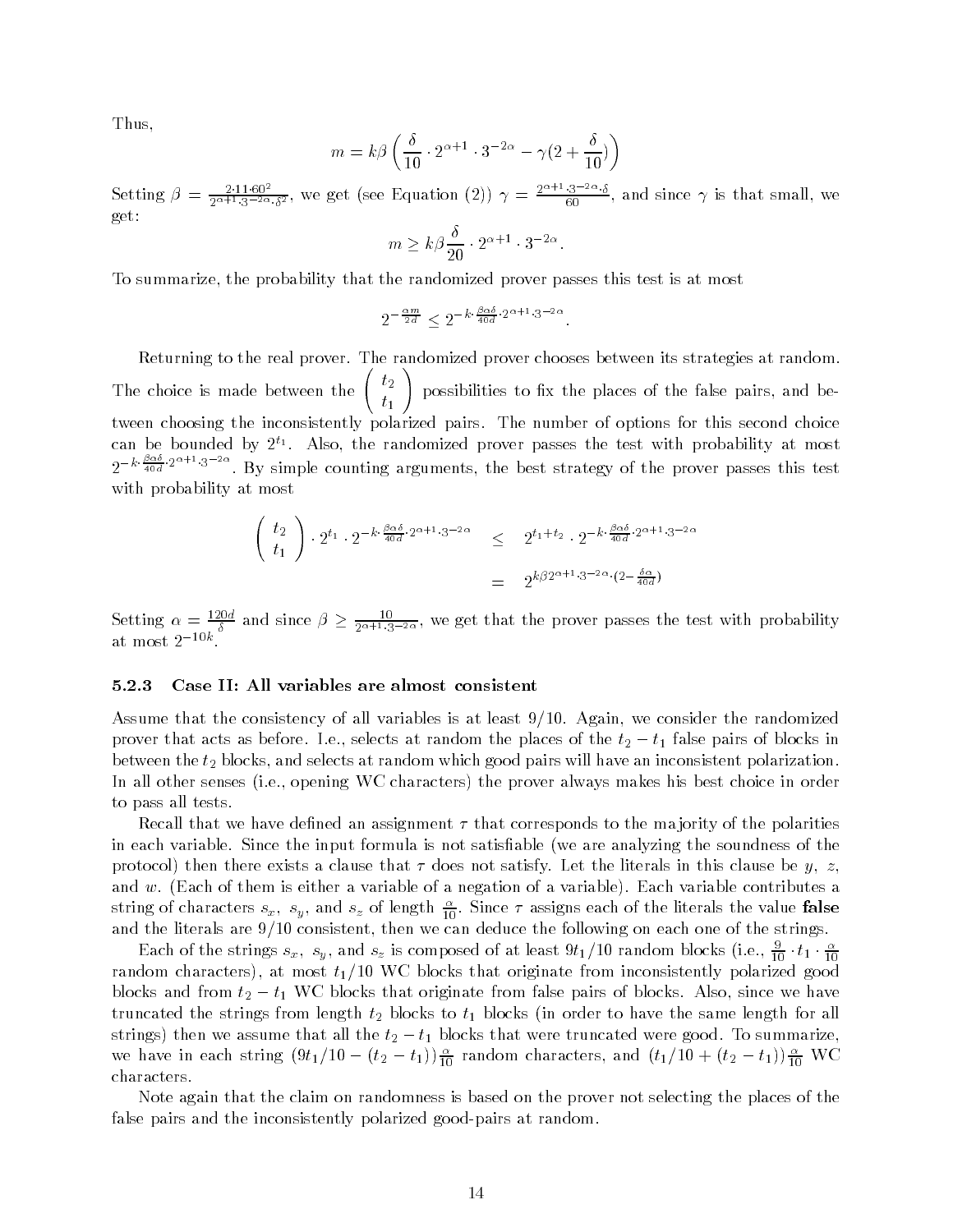Recall that for the test of the clause the prover has to open all characters such that the bitwise exclusive or of the strings  $s_x$ ,  $s_y$ , and  $s_z$  equals  $0^{t_1}$   $\overline{10}$ . What is the probability that the randomized prover passes this test? The best possible arrangement of the WC characters in the three strings  $s_x$ ,  $s_y$ , and  $s_z$  is when their indices don't overlap, and then the prover has control over  $\mathfrak{sl}(t_1/10 + (t_2-t_1))\frac{\tau_0}{10}$  characters. Still, all the rest of the characters are completely random and sum up to 0 with probability  $1/2$ . Since all these characters are completely random and independent, the probability that the randomized prover passes this test is at most

$$
2^{-(7t_1/10-3(t_2-t_1))\frac{\alpha}{10}}
$$

Again we return to the real prover The number of possible strategies from which the randomized prover has chosen at random is bounded by  $(2^{t_1+t_2})^{\circ}$  (as in Case (I) but for three variables). So if the prover chooses the best strategy instead of picking a strategy at random the probability that he passes the test,  $p$ , satisfies:

$$
p \leq 2^{3(t_1+t_2)-\frac{7}{10}\cdot t_1\cdot\frac{\alpha}{10}+3(t_2-t_1)\cdot\frac{\alpha}{10}}= 2^{k\beta\cdot(6\cdot2^{\alpha+1}\cdot3^{-2\alpha}-\frac{7}{10}\cdot(2^{\alpha+1}\cdot3^{-2\alpha}-\gamma)\cdot\frac{\alpha}{10}+6\cdot\gamma\cdot\frac{\alpha}{10})}= 2^{k\beta\cdot(6\cdot2^{\alpha+1}\cdot3^{-2\alpha}-\frac{\alpha}{10}\cdot(\frac{7}{10}2^{\alpha+1}\cdot3^{-2\alpha}-6.7\gamma))}
$$

Since  $6.7\gamma \leq \frac{2}{10}2^{\alpha+1} \cdot 3^{-2\alpha}$  we get that -

$$
p \leq 2^{k\beta \cdot 2^{\alpha+1} \cdot 3^{-2\alpha} \cdot \left(6 - \frac{\alpha}{10} \cdot \frac{1}{2}\right)}
$$

Since  $\alpha \ge 140$  and since  $\beta \ge \frac{10}{2\alpha+1\cdot 3^{-2\alpha}}$  we get that the probability that the prover passes this test even when he chooses his best strategy is at most  $\textbf{z} = \textbf{w}$ .

### Combining both cases

In both cases the prover is caught with high probability. If the variables are not polarized con $s$ istently then he is caught at the consistency test with probability  $1 - 2$  . The and if he sets the polarization of the variables almost consistent, then he is caught in at least one of the clause tests with probability at least  $1 - Z^{-\epsilon \omega}$ . Combining both, we conclude that the prover is caught with probability at least  $1 - z$  . The Also, our analysis was conditioned on the event that the conditions given in the Cherno inequality hold  $\{z\}$  in the  $\{z\}$  and  $\{z\}$  and  $\{z\}$  are setting of the parameters this happens with probability  $z \in$  . Therefore, the overall probability that the prover manages to convince the verifier on an input  $\varphi$  which is not satisfiable is at most  $\it z$  -  $\it z$  -  $\it z$  -

One may note that setting the parameters  $\alpha$ ,  $\beta$ , and  $\gamma$  appropriately enables us to lower the upper bound on this probability to  $z^{\pm}$  for any constant  $c > 0$ .

### 5.3 Zero knowledge

In order to prove the zero knowledge property of the protocol, we have to show that there exists a probabilistic polynomial time simulator M whose output distribution on  $\varphi$   $\in$ 3-SAT-5 is indistin- $\alpha$  -chosen the distribution of  $\alpha$  ,  $\alpha$  ,  $\alpha$  ,  $\beta$  ,  $\beta$  ,  $\beta$  ,  $\beta$  ,  $\beta$  ,  $\beta$  ,  $\beta$  ,  $\beta$  ,  $\alpha$  ,  $\beta$  ,  $\beta$  ,  $\beta$  ,  $\beta$  ,  $\beta$  ,  $\beta$  ,  $\beta$  ,  $\beta$  ,  $\beta$  ,  $\beta$  ,  $\beta$  ,  $\beta$  ,  $\beta$  ,  $\beta$  ,  $\beta$  ,  $\{0,1\}^{\alpha\beta k^2n}$ . Note that for the honest prover when  $\varphi$  is indeed satisfiable, the shared random tape - completely determines the proof

The way to produce this pair, i.e., shared random tape with the corresponding proof can be done in the following way. First, we note that we can efficiently produce a random commitment for any given bit. For example, in the specific manner we use bit commitment, we have to produce a random string x such that B  $\{x_i\}$  . The one way permutation permutation P on  $\alpha$  and  $\alpha$ given  $b \in \{0, 1\}$  this can be done efficiently.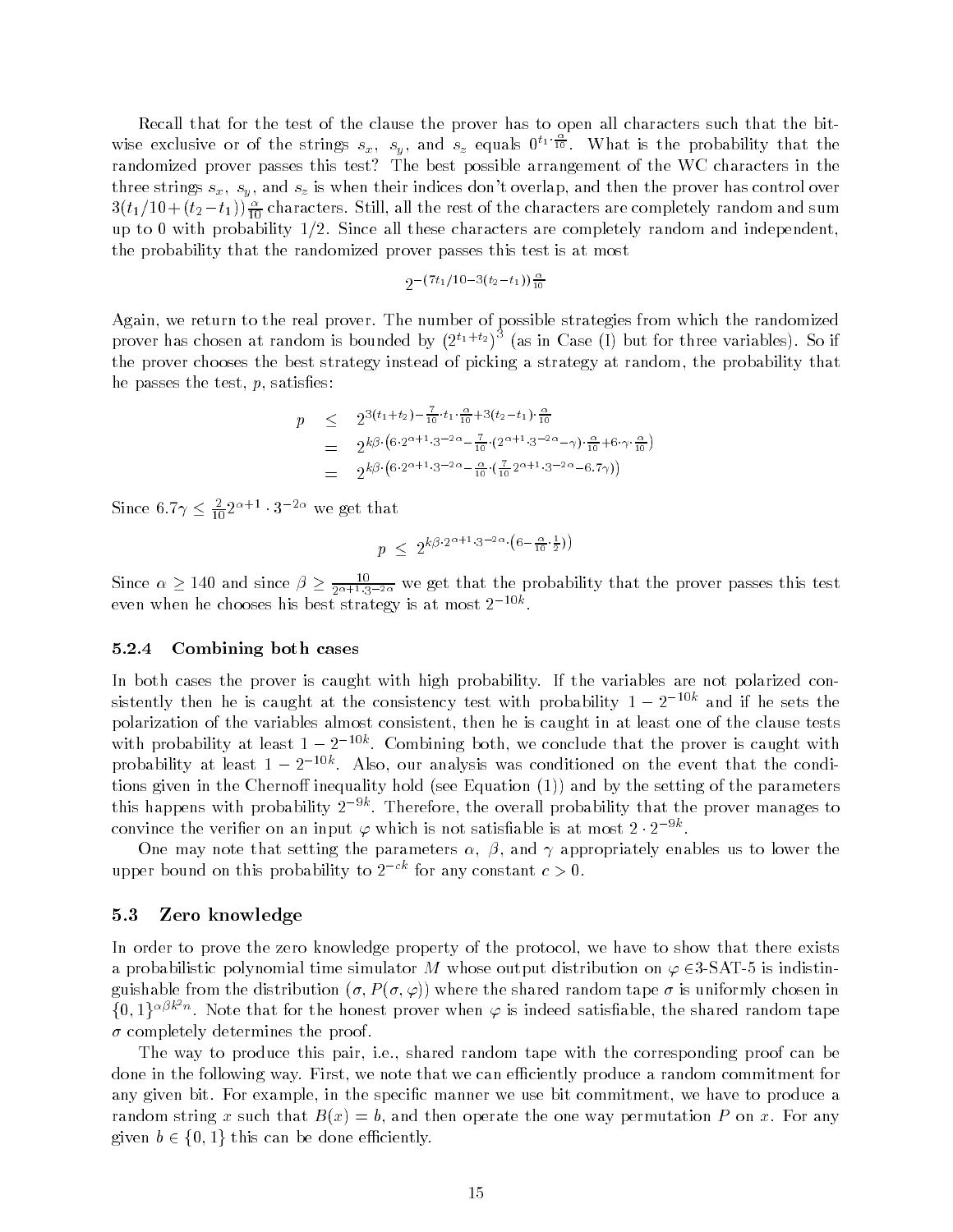In this construction, we assume that it is impossible to distinguish efficiently between a commitment on 0 and a commitment on 1. (This is the general requirement of a commitment scheme. and in our particular scheme this is guaranteed by the hard-defended by the hard-particular sharedrandom string output by the simulator will be different from the original shared random string in the sense that the original random string will contain commitments on random bits indeed, but the shared random string output by the simulation will contain specific places where the commitment will be only on the bit 1.

The simulator begins by producing a real random string of committed bits which are known to the simulator. Next, the simulator follows the prover strategy as far as it can. Namely, it produces characters, throws away the irrelevant '00' pairs, gather the characters into blocks and opens all the bad blocks at this stage  $\mu$  this international part of the proof, the simulator replaces all the components characters in the good blocks by WC characters The simulator does that by producing random commitments on the bit '1' and replacing the original commitments in these places by the new commitments We stress that the shared random tape is indistinguishable from a real random tape since the bit commitments are hidden for an efficient machine.

After substituting the commitments, the simulator polarizes the blocks randomly. Namely, for each remaining block a bit is chosen uniformly and independently and these bits are sent in the third part of the proof. The remaining pairs of blocks are subsequently used in the order specified by this random polarization

Next the simulator passes all the required tests by opening the relevant characters appropriately Note that each test is made of 2 or 3 characters of which at least one must be a WC character and the rest can be completely random. The opening of the WC character in the original proof is done so that it matches the other predetermined random characters (over  $\{0,1\}).$  In the simulation the simulator produces the same distribution on the opened characters Namely all the opened characters are uniformly chosen in  $\{0,1\}$  except for the characters that must be fixed to pass the test that it would be good to always open a pair to always the exclusive or to the exclusive or of the exclusive  $\mathbf{A}$  since in the original probability as - the same probability as - the same probability as - the same probability as - the same probability as - the same probability as - the same probability as - the same probabil no character is used twice, the distribution of the proof output by the simulation (on satisfiable formulas is identical to the distribution of the real proof

To summarize, two points are important in the simulation. First the shared random string output by the simulation is polynomially indistinguishable from a truly random string, and second. all the characters that are opened during the proof are uniformly chosen in  $\{0,1\}$  except for the restrictions imposed by the tests. Therefore, the output of the simulation is indistinguishable from the original proof

### 5.4 A remark on perfect completeness

It is desired that a proof system will have a perfect completeness property. Namely, that if the input formula is indeed satisfiable then the prover will always be able to prove that this is the case. However, in our protocol even if the input formula  $\varphi$  is satisfiable, the prover may still not be able to prove it since the conditions stated in the Chernoff bound do not always hold for the shared random string of the proof

To fix the protocol to have perfect completeness, we allow the prover to show that this is the case (by opening all the characters of the shared random string and showing that the number of  $\mathbf{I}$ statement about the input formula collection and the independent protocol we gain perfect completeness. and the soundness remains unchanged since we have assumed that in this rare case, the prover always succeeds in convincing the verifier.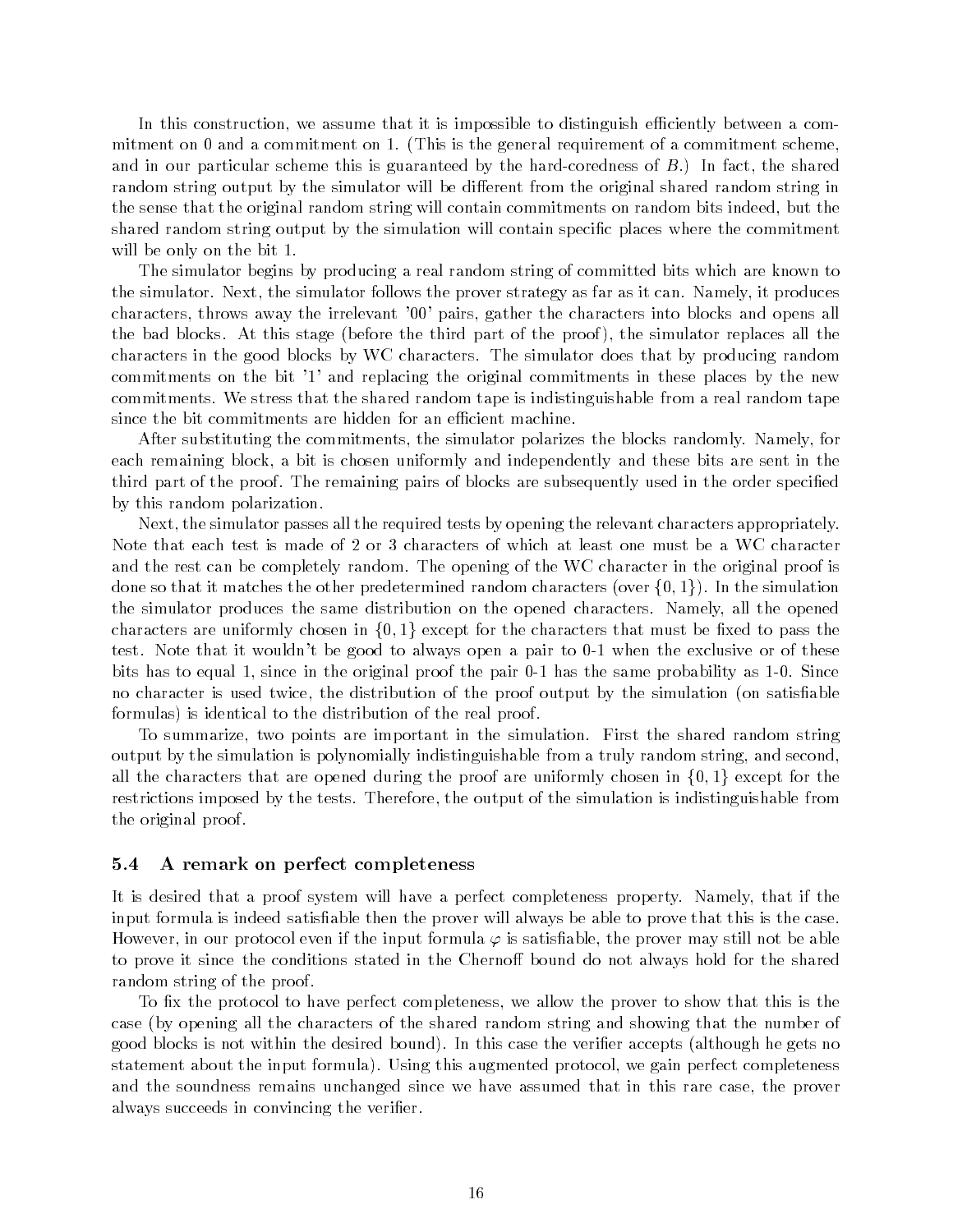### 5.5 Complexity

Our proof uses  $O(\kappa)$  committed bits for each variable, i.e.,  $O(\kappa^+)$  random bits for each variable.  $T$  is  $\mathcal{L}$  and the shared random is  $\mathcal{L}$  the shared random is  $\mathcal{L}$  the shared random is  $\mathcal{L}$ tape we use is  $\mathcal{O}(k^+ \cdot n)$ .

In this extended abstract, we have not tried to push the constants down, and so our constants are in fact huge. In the final version of this paper, we intend to keep the constants as low as we can. We believe that the problem of designing a protocol with more efficient constants is an interesting open question

## 6 Efficient provers

Our proof system can also be implemented by an efficient prover (who has an auxiliary input containing a witness for the NP problem, with the NP problem and the made which are made which a the cryptographic assumption we use

which is the function function of the existence of the special specialists of the special special special special certified trap-door permutations. Loosely speaking, a family F of trap-door permutations is a set of permutations  $\{f_i \; : \; \{0,1\}^k \to \{0,1\}^k\}$  such that:  $f_i(x)$  can be efficiently computed given  $(i,x),$ it is hard to compute  $f_i^{-1}(y)$  given  $(i, y)$ , for each  $i$  there exists a *trapdoor t* $(i)$  such that it is possible to compute emciently  $f_i^{-1}(y)$  given  $(\imath, y, \imath(\imath))$ , and there exists an emcient algorithm that given the security parameter k, samples  $i \in I \cap \{0,1\}^k$  uniformly together with  $t(i),$  i.e., there is an efficient sampler that samples  $(i, t(i))$  such that  $i$  is uniformly chosen in  $I \cap \{0,1\}^k$ .

The additional "certification" property is that given i, it is possible to verify efficiently that  $i \in I$ , i.e.,  $f_i \in \mathcal{F}$ . Specifically, if  $f_i$  is in  $\mathcal F$  then we know that  $f_i$  is a permutation.

Our proof system for an efficient prover involves an additional preliminary step. Note that the only use we made of the power of the prover is in inverting the one way permutation while interpreting the shared random string in the beginning of the proof

In order to remove this need of powerful computation, we let the prover choose at random  $(i,t(i))$  such that  $i\in I\cap \{0,1\}^k$  and the whole proof is made on the one way permutation  $f_i.$  So at the beginning of the proof, the prover states the index  $i$  he is going to use and the verifier verifies that indeed  $i \in I$ . Note that it is important to verify this since  $f_i$  must be a permutation for the soundness of the proof system. After that, the proof system is the same and the efficient prover can invert fi landet word trade and the transverse inverter.

The completeness, and the zero knowledge analysis remains the same, but the soundness property has to be computed again, since the prover gains a new power: He can interpret the shared random string in  $\left|I\cap\{0,1\}^k\right|$  different manners (according to the choice of  $f_i\in\mathcal{F}$ ) and perhaps he can choose fit that most helps him to cheat on a non-cheater intervalses input formulas  $\mu$  .

We treat the soundness analysis in the same manner as we did in the original soundness analysis Namely, first we analyze what happens when the prover really chooses uniformly  $f_i \in \mathcal{F}$  and then we compute the advantage he may get when picking the best possible  $f_i \in \mathcal{F}$ . So when  $f_i$  is picked at random, the probability that the prover succeeds in cheating the verifier is the same as computed in Section 5.2. Therefore, the probability that the prover succeeds in cheating when he can pick  $f_i \in \mathcal{F}$  that best serves his purpose, is at most

$$
2 \cdot 2^{-9k} \cdot \left| I \cap \{0, 1\}^k \right| \leq 2 \cdot 2^{-9k} \cdot 2^k
$$
  

$$
\leq 2^{-k}
$$

as needed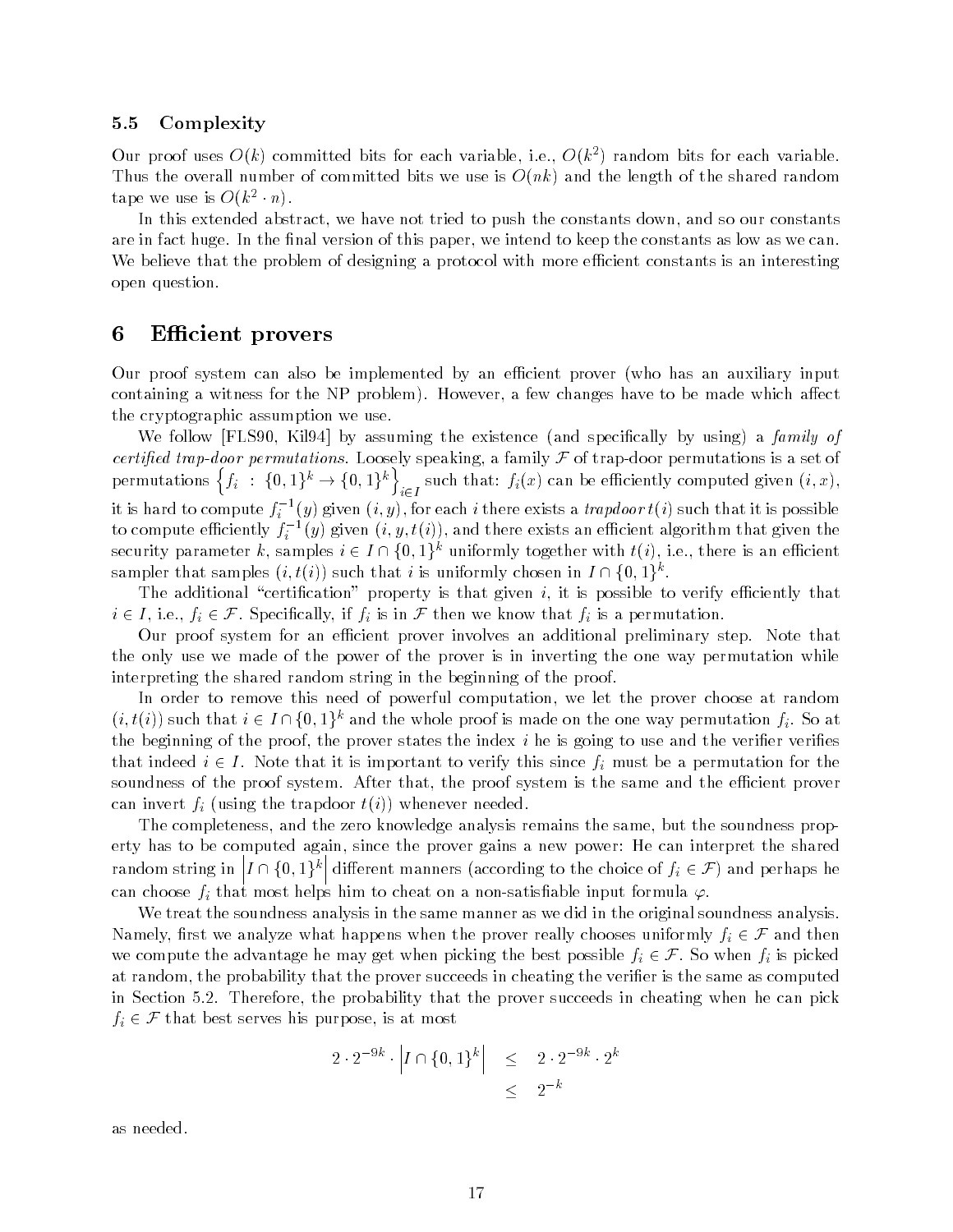To summarize, in order to run the protocol with an efficient prover, we use a family  ${\mathcal F}$  of certified trap door permutations, we add a preliminary stage in which the prover chooses and states a member  $f_i \in \mathcal{F}$ , and then the prover and verifier interpret the shared random string according to the permutation  $f_i$  in the rest of the proof.

#### 6.1 Getting rid of the certification requirement

The need for certification in this setting was first noted by  $[BY92]$ . They also suggested a way to get rid of this requirement. Loosely speaking, they replace the requirement for efficient verification that fixed a permutation by a prover (  $\sim$  the idea of the idea of  $\mu$  is close to a permutation The idea of the proof is that the prover has to invert random strings in  $\{0,1\}^k.$  In our setting, after the prover selects  $i \in I \cap \{0,1\}^k$ , he uses a predetermined part of the shared random string to demonstrate the permutation property of  $f_i$ . This part of the random string is partitioned into blocks of k bits and for each block  $u \in \{0,1\}^k,$  the prover specifies  $f_i^{-1}(u),$  i.e. the inverse of the block  $u$  under the mapping  $f_i$ .

If an  $\epsilon$  fraction of the strings in  $\{0,1\}^k$  do not have preimages and the prover tries to invert 10k  $\epsilon^{-1}$  strings in  $\{0,1\}^k$ , then he is caught with probability at least  $2^{-10k}$ . Denote by  $l$  the number of committed bits used in the proof, i.e.,  $l = O(n \cdot k)$ . We select  $\epsilon \equiv \frac{\kappa}{l}$  to be the fraction of bad<br>strings in  $\{0,1\}^k$  which we allow. Therefore, we have to use additional 10  $\cdot l$  tests to make sure that with probability at most  $z^{-1}$   $j_i$  violates this property and the prover is not caught. Note that we only multiply the length of the random string by a constant  $\alpha$  and the complexity is not changed.

We first note that since there are at most  $2^k$  possible permutations that the prover can choose. the test fails all of them with probability at least  $1 - 2$  . So now assume that we are dealing with a function  $l_i$  for which at most  $\epsilon$  fraction of the points in  $\{0,1\}^k$  have two inverses. So in the proof the prover gains an additional power The ability to open the committed bits that have two inverses in both possible way. We call these bits *bad*. As before, we let the prover choose the opening of the bad committed bits at random and we then conclude that the prover can use this to raise his probability to cheat the verifier by a factor of at most  $2<sup>b</sup>$  where b is a random variable that represents the number of bad committed bits between the  $l$  bits used for the original proof. (Note that the prover has also the advantage of choosing which  $i \in \{0,1\}^k$  to choose so that the bad bits appear in good places for him, but this advantage of selecting  $f_i$  was already taken in his favor previously in this section

If the number of bad committed bits  $b \leq 5k$ , then we are done, since our soundness analysis is robust to the prover increasing his probabilities by a factor of  $2^{++}$ . So let us compute the probability  $\pm$ that the number of bad bits b does not exceed 5k. The expected number of bad bits is  $l \cdot \epsilon = k$ . By the Chernoff Inequality, we get:

$$
\begin{array}{rcl}\n\text{Prob}\left[b \geq 5k\right] & \leq & \text{Prob}\left[\left|b - E[b]\right| \geq 4k\right] \\
& \leq & 2^{-3k}\n\end{array}
$$

It was shown in [BY92] that this proof is zero knowledge. It should also be clear that if  $\varphi \in 3$ -SAT- and the honest prover indeed selects a permutation then he cannot fail

Summing up, we can use the technique of  $[BY92]$  in order to relax the cryptographic assumption from the existence of a family of certi-ed trapdoor permutations to the existence of a general family of trapdoor permutations The cost is at most a constant multiplicative factor in the length of the shared random tape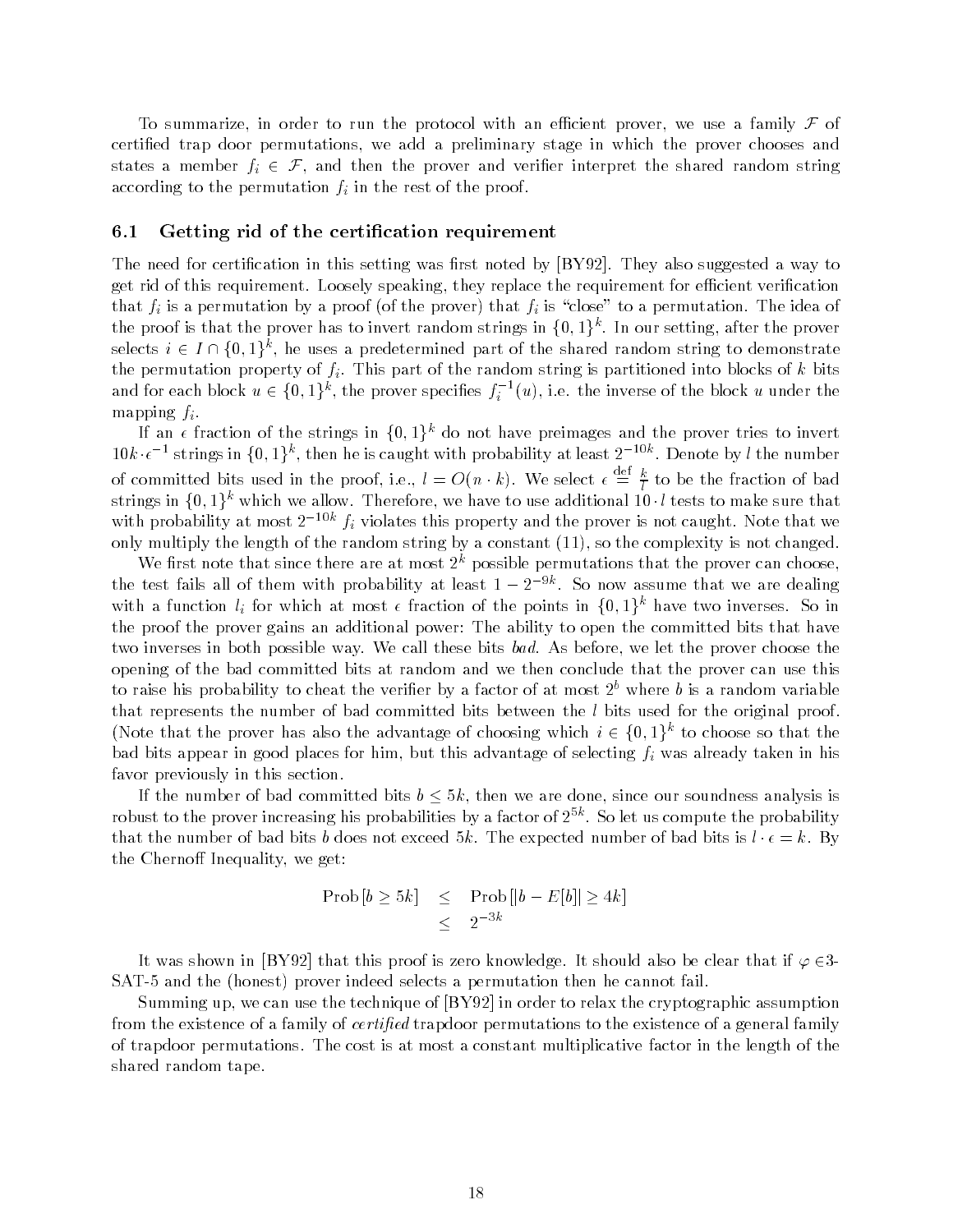# Open questions

The result in this paper follows earlier attempts to make the non-interactive zero-knowledge protocols more e
cient However there is no known lower bound on the complexity of a non-interactive proof for NP-Hard languages It is a most intriguing open question whether non-trivial lower bounds can be proven in this case

# References

- BFM M Blum P Feldman and S Micali Non-Interactive Zero Knowledge and Its Applications. In Proc. Twentieth ACM Symp. Theor. Comput., pages  $103-112$ ,  $1988$ .
- [BG89] M. Bellare and S. Goldwasser. New Paradigms for Digital Signatures and Message Authentication Based on Non-Interactive Zero-Knowledge Proofs In J Feigenbaum editor, Advances in Cryptology - CRYPTO  $39$  proceeding, volume 435 of Lecture notes in computer statistic pages as a again passager-computered to
- BP J Boyar and R Peralta E
cient Zero-Knowledge Proofs of Circuit Satisability Technical Report 1, ISSN No. 09033920, Institut for Matematik og Datalogi, Odense Universitet, 1994.
- [BY92] M. Bellare and M. Yung. Certifying Cryptographic Tools: The Case of Trapdoor Permutations. In Advances in Cryptology - CRYPTO  $32$  proceeding, Lecture notes in computer Science Springer-Springer-Springer-Springer-Springer-Springer-Springer-Springer-Springer-Springer-Spr
- Dam I Damg!ard Non-Interactive Circuit-Based Proofs and Non-Interactive Perfect Zero Knowledge with Preprocessing. In Advances in Cryptology - Eurocrypt '92 proceeding. Lecture notes in computer Science Springer-Verlag
- DSMP A De Santis S Micali and G Persiano Non-Interactive Zero-Knowledge with Preprocessing. In S. Goldwasser, editor, Advances in Cryptology - CRYPTO '88 proceeding volume  of Lecture notes in computer Science pages Springer-Verlag
- [Fei] U. Feige. Personal Communication.
- r and a shamir man a shamir multiple and a shamir multiple and a shamir multiple and a shamir man a shamir m Based on a Single Random String. In Proc. 31th Ann. Symp. Found. Comput. Sci., pages 308-317, 1990.
- [FS86] A. Fiat and A. Shamir. How to Prove Yourself: Practical Solutions to Identification and Signature Problems. In Advances in Cryptology -  $CRYPTO$  '86 proceeding, Lecture notes in computer Science pages Springer-Verlag
- [GMR89] S. Goldwasser, S. Micali, and C. Rackoff. The Knowledge Complexity of Interactive Province Systems Street Computer (Province Province )
- Kil J Kilian On the Complexity of Bounded-Interaction and Non-Interactive Zero- $\mathcal{N}$  . The Proofs In Proofs In Proofs In Proofs In Proofs In Proofs In Proofs In Proofs In Proofs In Proofs In Proofs In Proofs In Proofs In Proofs In Proofs In Proofs In Proofs In Proofs In Proofs In Proofs In Proofs
- [NY90] M. Naor and M. Yung. Public Key Cryptosystems Provably Secure Against Chosen Ciphertext Attacks. In Proc. Twenty-second Ann. ACM Symp. Theor. Comput., pages 427-437, 1990.